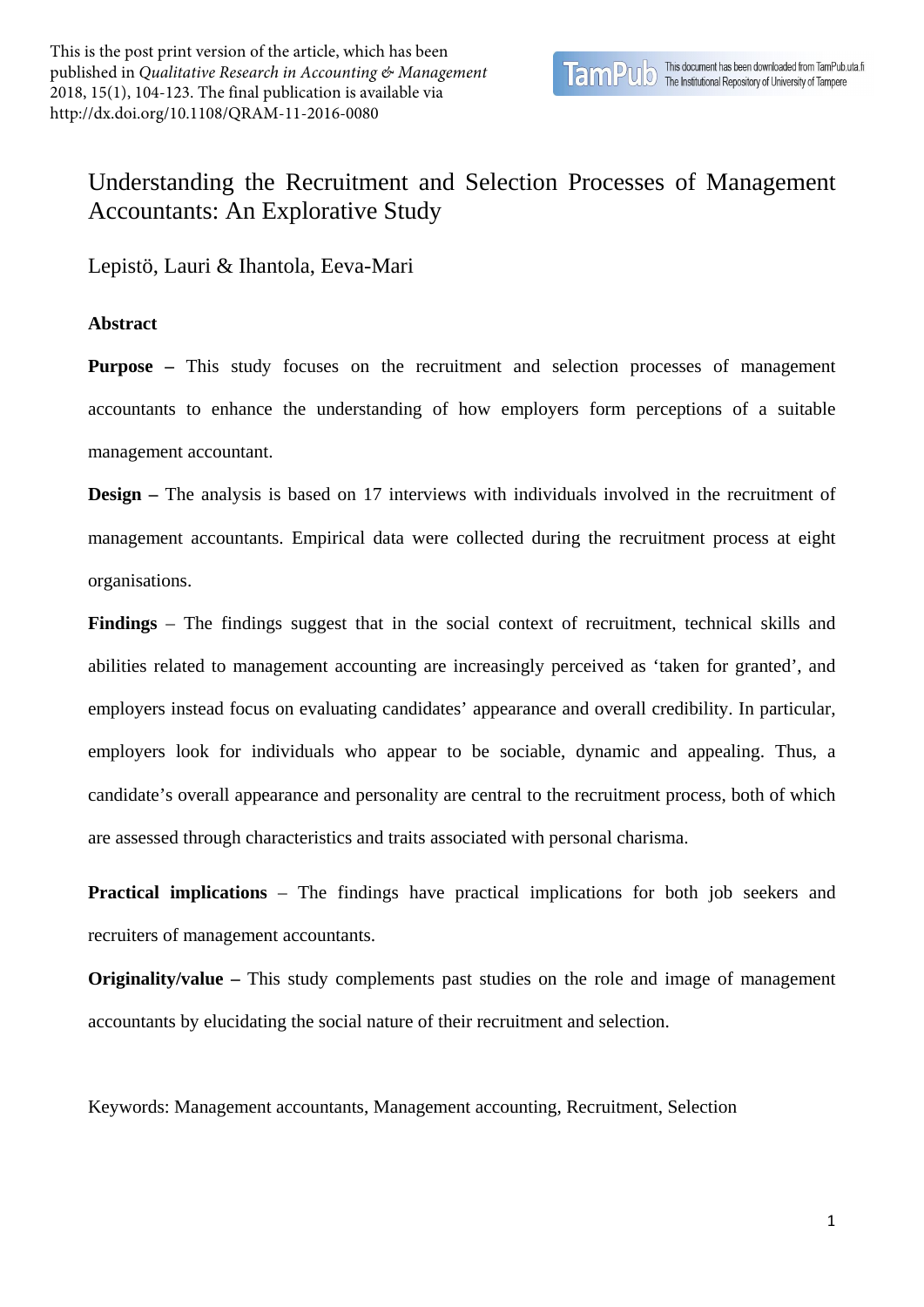## **1 Introduction**

This study focuses on the recruitment and selection processes of management accountants. In doing so, it aims to enhance the understanding of how employers of management accountants form their perceptions of a suitable management accountant. The motivation for this explorative study stems from existing findings on the topic of management accountants. The image and role of management accountants has become a popular research topic over the past few decades (see Burns and Baldvinsdottir, 2007). According to researchers, the traditional image of management accountant is somewhat unappealing, and at the very least, unfavourable, because they tend to be seen as humourless, dissociated and passive (Hoffjan, 2004; see also Friedman and Lyne, 1997). More recently, however, studies have analysed the 'improved' image of management accountants, which increasingly highlights the dynamic nature of their job (Baldvinsdottir, Burns, Nørreklit, and Scapens, 2010). In parallel, researchers have documented a shift in the role of a management accountant from 'traditional' bookkeeping and 'bean counting' towards a more 'contemporary' business-oriented role (Järvenpää, 2007). This business orientation, which has rendered management accountants' tasks increasingly complex and wide-ranging, has also created a demand for different skills and qualities from the management accounting workforce. In addition to purely technical skills, various soft skills, such as communication and interpersonal skills, have gained greater importance (Byrne and Pierce, 2007; Granlund and Lukka, 1998). To this effect, one can argue that the contemporary role of management accountants requires a relatively broad range of skills and qualities.

Although the image and role of a management accountant has received significant attention from scholars, there remains a lack of research papers on the recruitment and selection process of management accountants. This is unfortunate, particularly for management accountants, because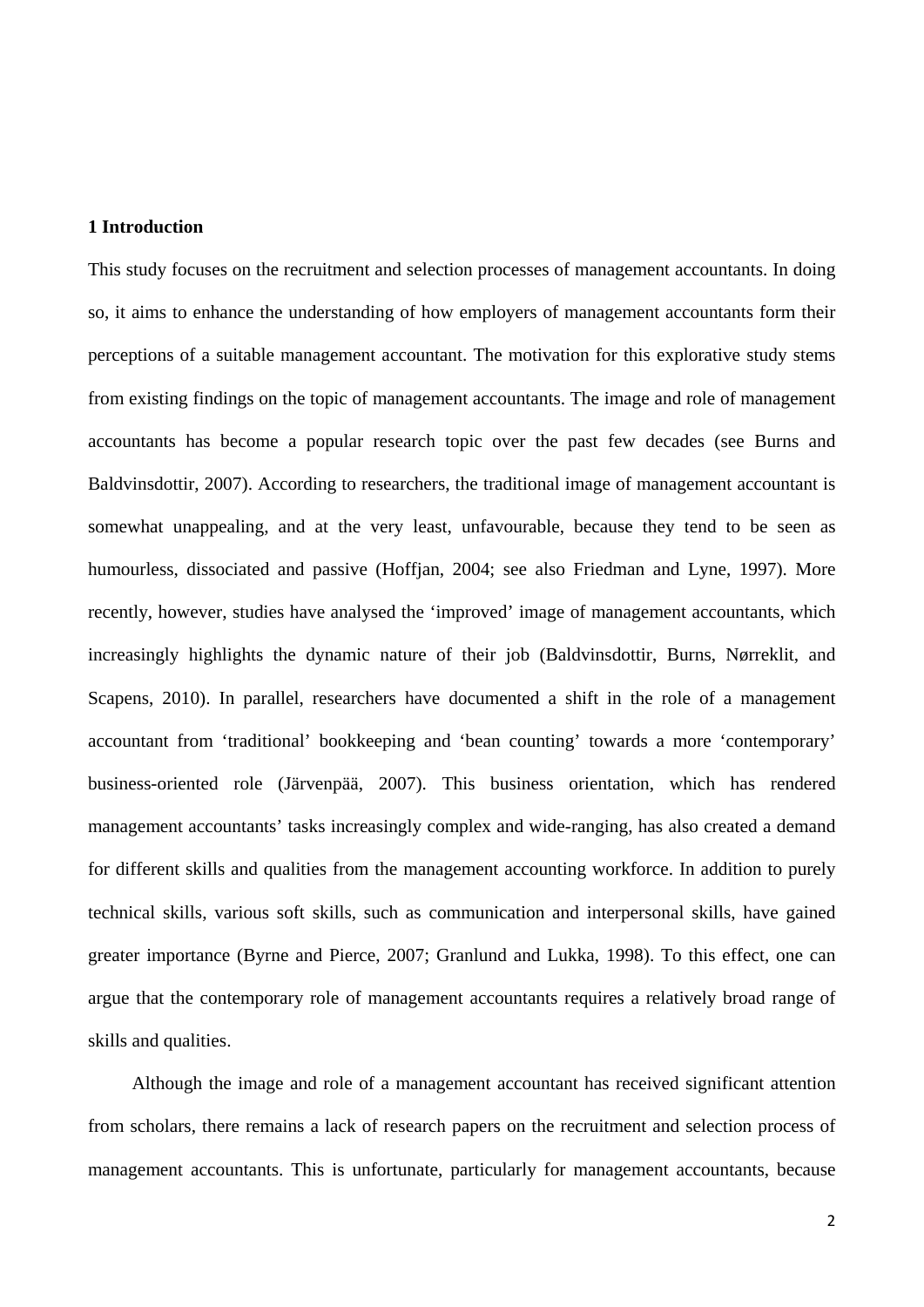recruitment and selection not only are an essential rite of passage before their training and socialisation (Lambert and Pezet, 2011) but also regulate access to the pursuit of management accounting as a career. Past research has highlighted linkages between recruitment and the organising of management accounting and control. The recruitment of management accountants can facilitate changes in management accounting practices (Järvenpää, 2007). According to Merchant and van der Stede (2003, p. 75), recruitment and selection as a form of personnel control are part of an organisation's management control system. Abernethy and Brownell (1997, p. 239) argued that, 'by getting the "right" people, the organisation can rely on the professionalism of group members and the sharing of common values'. Thus, recruitment and selection contribute to the accomplishment of an organisation's overall goals. Outside the field of management accounting, numerous studies have been conducted on the recruitment and selection process of firms providing professional services. This literature suggests that in client-centred organisations, a candidate's 'cultural fit' in a highly commercial and competitive environment is a prerequisite for hiring (Parry and Jackling, 2015; Rivera, 2015).

In light of the abovementioned objectives, this study investigates the recruitment and selection processes of management accountants for eight organisations using interview data for 17 persons in charge of recruitment. The empirical setting of the study is Finland, where there is no professional body for management accountants. The study draws from the past literature that elucidates the image and role of management accountants. To understand the skills, qualities and virtues employers require from management accountants and since recruitment and selection often involve judgemental rankings, evaluations and perceptions (Parry and Jackling, 2015), this study extends the literature on management accountants by considering the notion of personal charisma.

Research on personal charisma emphasises the unique attributes and abilities of individuals that are often expressed through their words and actions (Bryman, 1992, p. 24). This study illustrates how recruitment processes develop particular understandings about management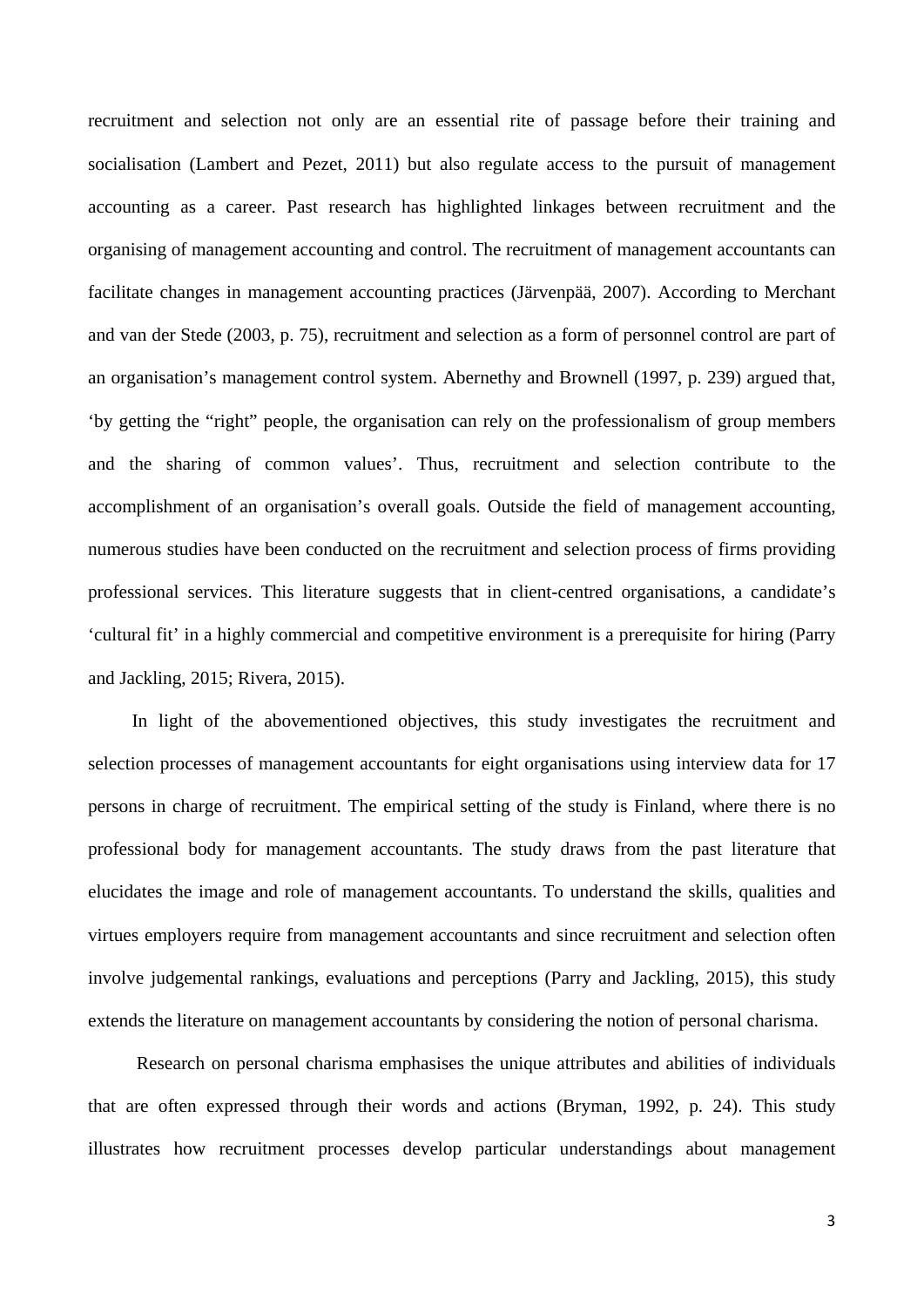accountants and how their recruiters—generally, the chief financial officer (CFO) of the organisation—differentiate among candidates. The findings of this study will be of interest to practitioners and students of management accounting given that competitive recruitment and selection processes pose a considerable barrier to entering the occupation. The analysis advances upon existing management accounting literature (Byrne and Pierce, 2007; Järvenpää, 2007; Granlund and Lukka, 1998) by bringing to the fore the recruitment and selection processes of management accountants and finally, highlighting the centrality of appropriate appearances.

The remainder of this study is organised as follows. Section 2 reviews the literature on the topic of interest. Section 3 describes this study's methodology and methods. Section 4 presents the empirical analysis. Section 5 is a discussion with concluding remarks.

## **2 Literature review**

## *2.1 Image of management accountants*

Although the recruitment and selection of management accountants remains an unexplored area of inquiry, existing management accounting studies provide insights that warrant our explorative study. There has been a fair amount of discussion on the image of management accountants over the past few decades. A recurring expression in this discussion is the notion of a management accountant being a 'bean counter'. For Granlund and Lukka (1997, p. 240), a bean counter is a person who provides the company's accurate and correct financial history in response to the managers' need for information and communicates only with the accounting personnel of an organisation. Any communication beyond the accounting personnel primarily occurs through written reports. According to Friedman and Lyne (1997, p. 20), a bean counter provides financial information that has little relevance to decision making or the actual running of a business. Moreover, a bean counter can be characterised as a person who prefers the virtues of precision, form, orderliness and conservatism, which are reinforced by personal attributes such as dullness and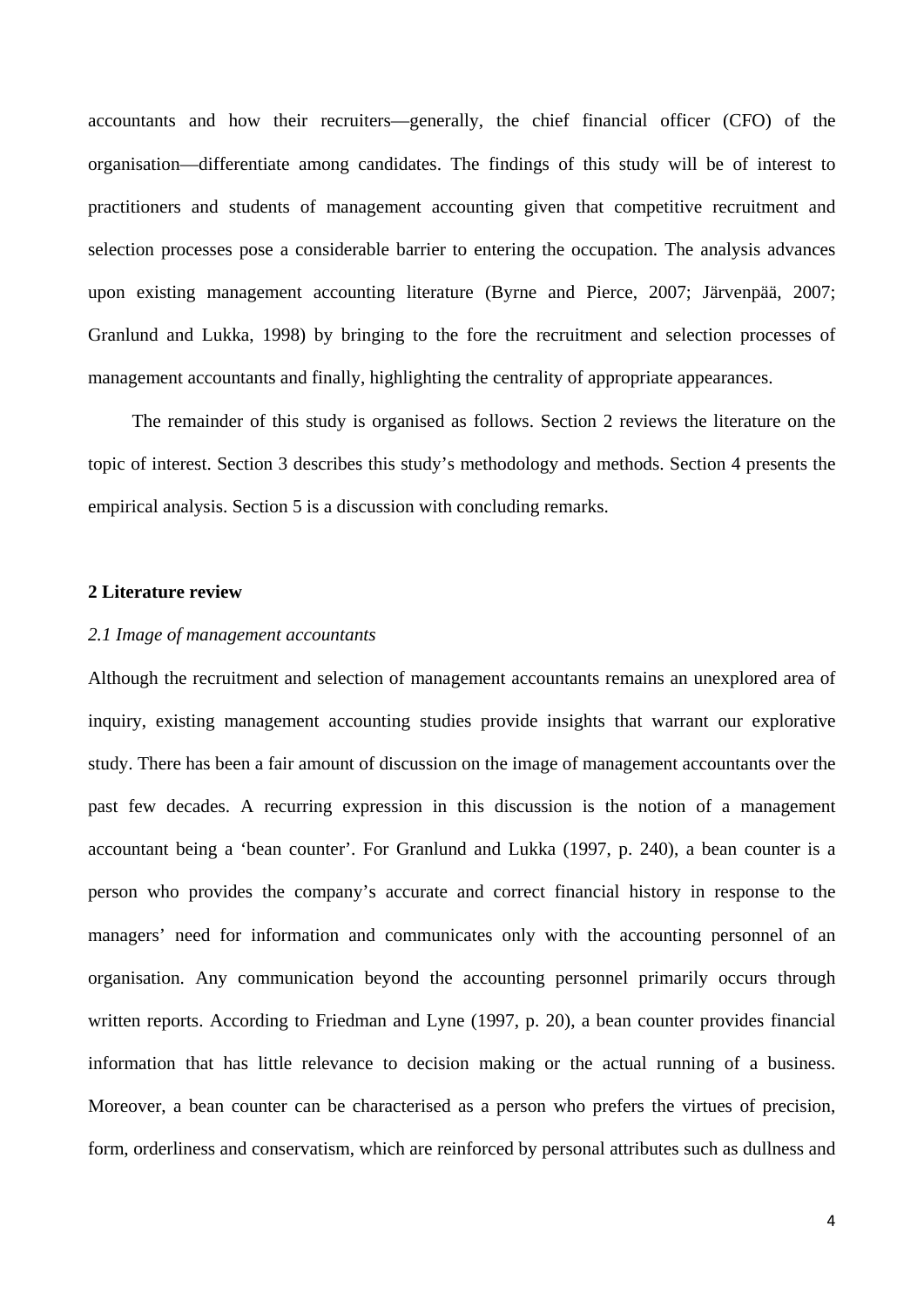joylessness (Friedman and Lyne, 2001, p. 423). In sum, it can be argued that the characteristics of a bean counter cover both the content of the job and the personal qualities of management accountants.

The traditional image of management accountants is less than complimentary and has been constructed by people who are not management accountants themselves. For instance, advertisements in Germany's popular press have portrayed management accountants as inflexible, passive and uncreative people who tend to demotivate rather than motivate others (Hoffjan, 2004). Despite the somewhat pejorative image of management accountants in the public, researchers have recognised that this image also includes increasingly positive attributes, especially within the occupation. Baldvinsdottir et al. (2010) suggest that in accounting software advertisements published in the Chartered Institute of Management Accountants' (CIMA) professional journal, management accountants are portrayed as action-oriented people, which is in stark contrast to their traditional image that underscores caution and pessimism. Another study finds that the contemporary image of management accountants centres on the presentation of their inner selves, whose salient features include a powerful and adventurous appearance and behaviour (Baldvinsdottir, Burns, Nørreklit, and Scapens, 2009). It is noteworthy, however, that the perceived positivity or negativity of characteristics related to management accountants' image varies by individual perspective. Hiller, Mahlendorf and Weber (2014) argue that the characteristics of the traditional management accountants, such as integrity and trustworthiness, are still central to the occupation.

It can be argued that the image of management accountants is also linked to their recruitment and selection. That is, the image of management accountants may influence potential candidates' interest and therefore, the recruitment of the management accounting workforce (Hoffjan, 2004, p. 63). Similar to the media shaping the perceived image of management accountants (Baldvinsdottir et al., 2010), recruitment and selection procedures are also involved in such image formation. Thus,

5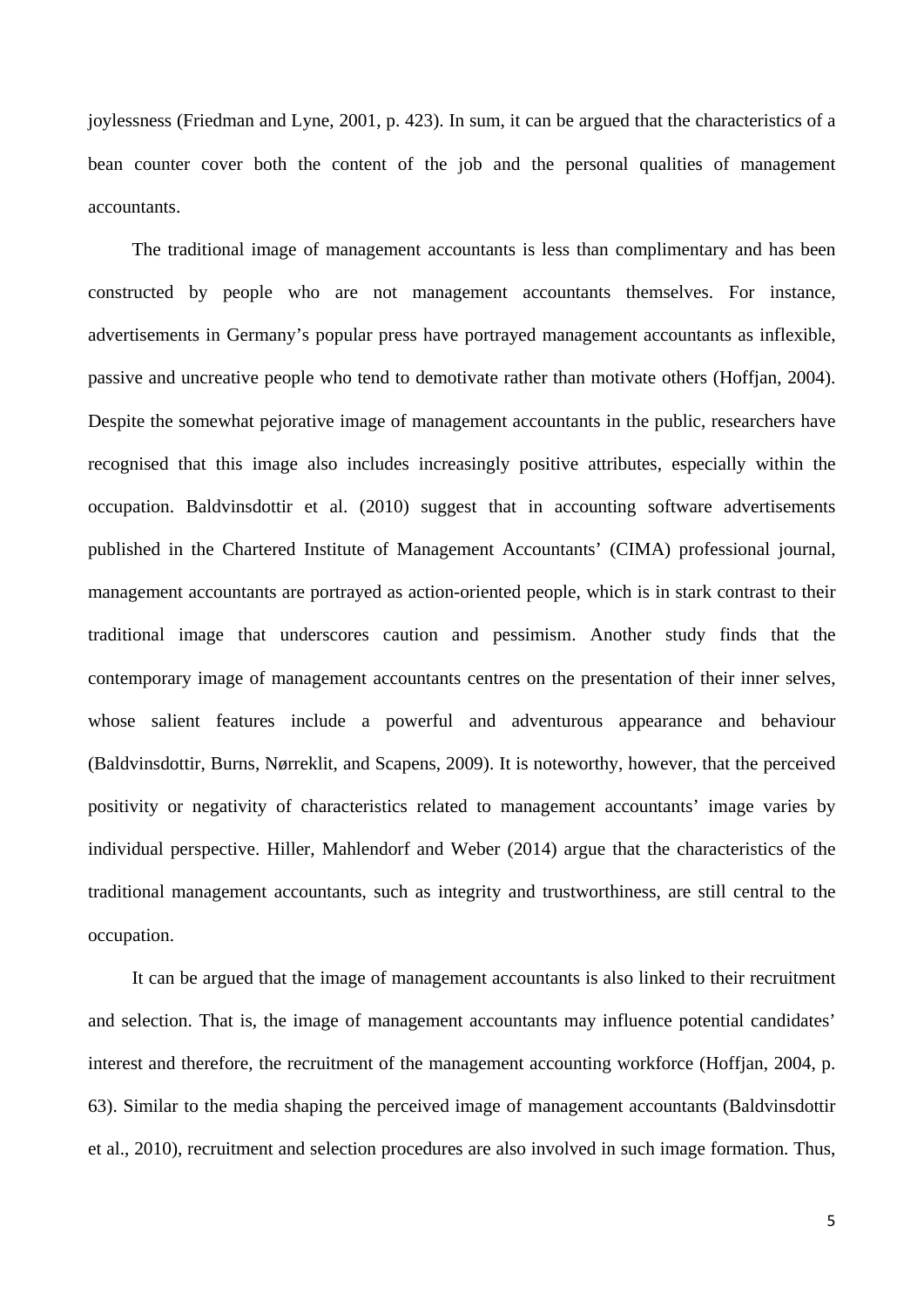it is important to investigate how recruitment and selection procedures portray the characteristics of management accountants.

## *2.2 Contemporary role of management accountants*

In addition to considerations of image construction that often extends beyond organisation-specific circumstances, researchers have examined the role of management accountants in the workplace. In line with their traditional image, management accountants were previously viewed as people isolated from their businesses and scorekeepers who mainly supplied accounting figures (Burns and Baldvinsdottir, 2007). This role is often linked to the technical and routine aspects of accounting. Recent literature, however, suggests that management accountants are increasingly approaching more business-oriented roles, in which they more actively participate in organisational issues. According to Järvenpää (2007, p. 100), business orientation involves a 'willingness and ability to provide more added value to the management (decision-making and control) of the companies'. In addition to the increased business focus, it is noteworthy that compared to the traditional role, the new role of management accountants requires a wider set of skills and competencies. Byrne and Pierce (2007, p. 488) identify individual characteristics related to the business orientation of management accountants and suggest that in addition to business knowledge, interpersonal and communication skills are of importance in the new role. Similarly, Granlund and Lukka (1998) suggest that the role requires knowledge of the business; present and future orientations; a crossfunctional work orientation; as well as analytical, communication and social skills. Consequently, it can be argued that the role, with emphases on business orientation, imposes considerable requirements on management accountants.

As a result of this increasing business orientation, being a management accountant is often about appropriate self-presentation rather the application of technical expertise to clearly defined problems (Lambert and Pezet, 2011). Management accountants must convince themselves and their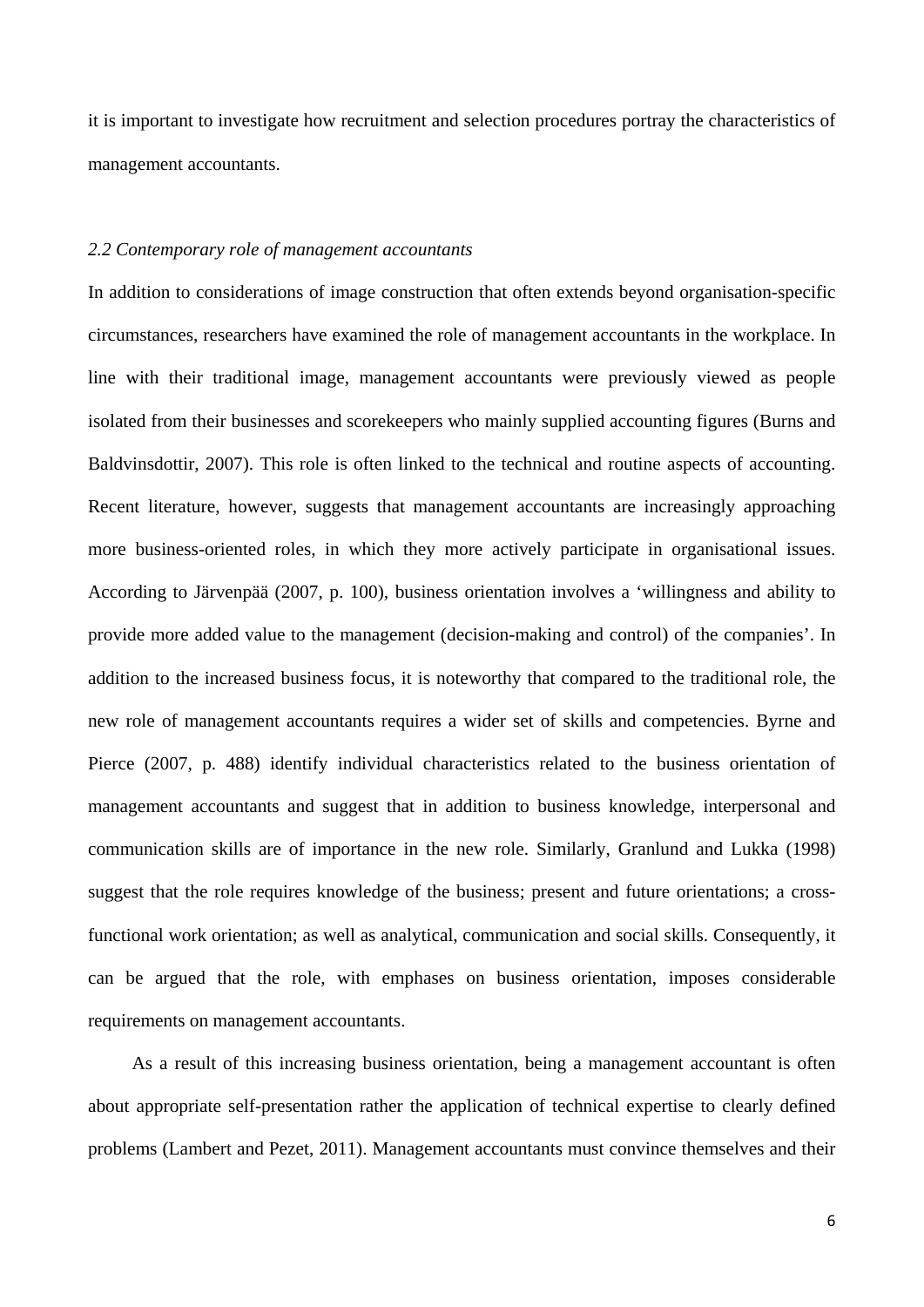stakeholders that they have something to offer. The career development of management accountants is frequently determined by their ability to appear business oriented than their expertise in technical issues (Ahrens and Chapman, 2000). While studies have discussed tasks and characteristics related to the contemporary role of management accountants (Byrne and Pierce, 2007; Granlund and Lukka, 1998), few have investigated the recruitment and selection processes of management accountants. To this effect, Järvenpää (2007) pointed out that recruitment, as an aspect of human resource management, is a tool that facilitates changes in an organisation's management accounting. More recently, Windeck, Weber and Strauss' (2015) case study evidenced how CFOs mobilise different boundary objects, such as new corporate strategies or novel IT systems, to create new roles for management accountants that correspond with managerial aspirations. Thus, recruitment can be seen as an action through which managers can delineate the nature of the management accounting workforce. However, it can be argued that little is known about the desired characteristics of management accountants from an employer's perspective.

In sum, it appears that managers are increasingly looking for 'exceptional individuals' whose personalities differ from those of traditional management accountants (Granlund and Lukka, 1997, p. 250). In the following section, we supplement the above literature review by considering the concept of charisma.

### *2.3 Nature of charisma*

Charisma is a well-established concept in business and organisational research (Conger and Kanungo, 1988). Apart from academic discussions, the notion of charisma may also appear in daily situations and refers to the gift of grace possessed by certain individuals (Schweitzer, 1984, p. 33). With its semantic roots in the Greek language, the concept of charisma was introduced to the social sciences by Weber (1978). According to Weber (1978, p. 241), charisma refers to certain powers or qualities of a personality that can be perceived as extraordinary, exceptional or even superhuman. In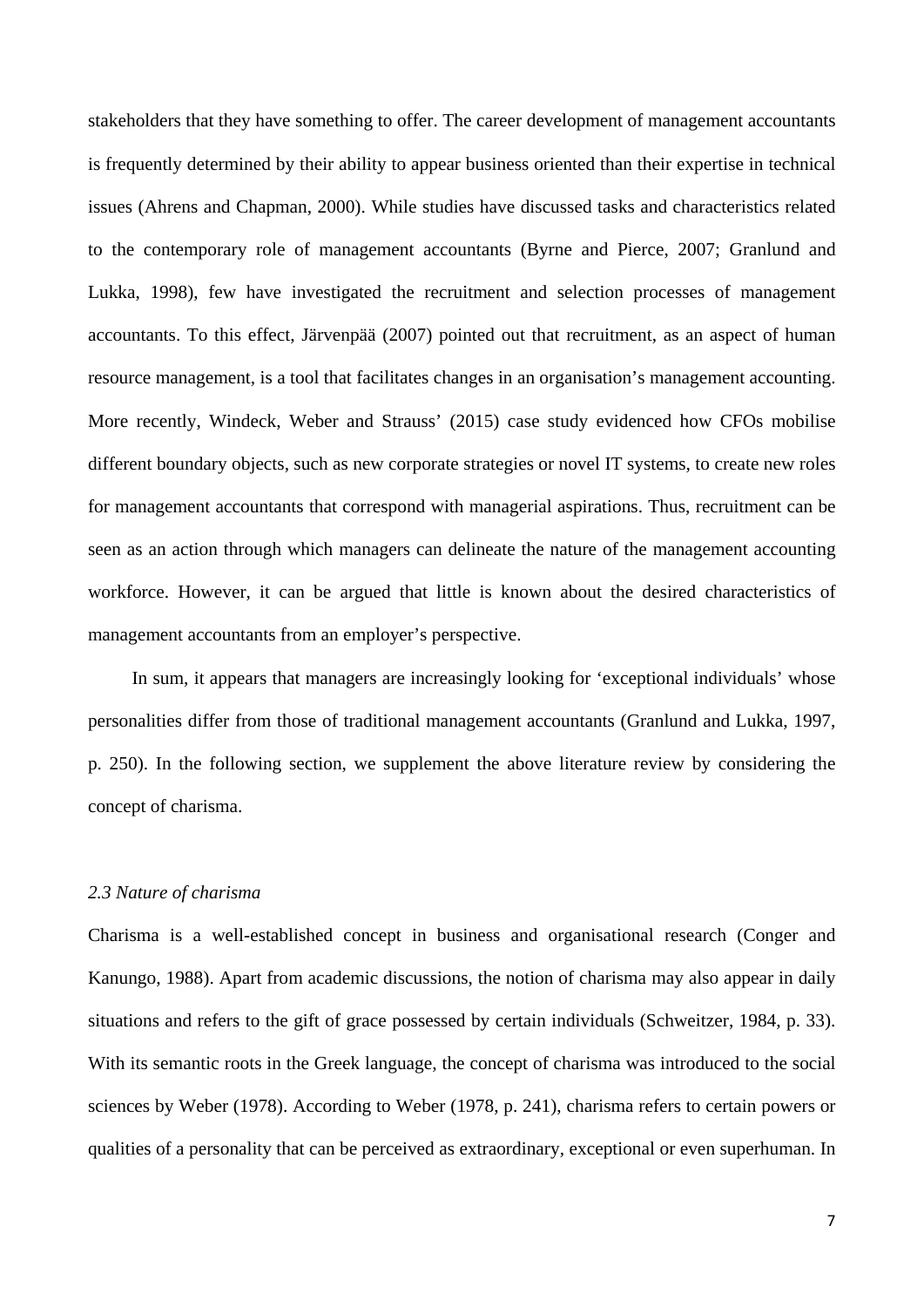Weber's (1978) classic writings, charisma implies a form of authority that departs from rationalitybased and tradition-based groundings. For Bryman (1992, p. 22), a charismatic person is a flamboyant individual who can persuade others about the importance and significance of his/her message.

Although the notion of charisma often evokes iconic political leaders (Schweitzer, 1984, p. 51) or heroic businessmen (Conger and Kanungo, 1987, p. 637), charismatic behaviour and appearance are also observable in more 'ordinary' occupations (Bryman, 1992, p. 24). Lawyers, for instance, may benefit from charismatic behaviour in the application of their legal knowledge. Thus, considerations of charisma 'should not be limited to supernatural powers but include any kind of human genius and creative activity' (Schweitzer, 1984, p. 31).

Charisma is relatively easy to define but increasingly difficult to operationalise (Conger and Kanungo, 1987, p. 639; see also Conger, 1988, p. 12). However, the extant literature suggests that charismatic people have common attributes such as energy, confidence and endurance (Conger and Kanungo, 1987). It has also been argued that the characteristics of charisma revolve around expressive behaviour, confidence, determination, insight, eloquence and energy (Bass, 1988). A clear articulation of an admirable vision and the promise of transformative potential seem to be important capabilities of a charismatic person (Bryman, 1992). Thus, it can be argued that the discussion on the characteristics and orientations of contemporary management accountants (e.g. Byrne and Pierce, 2007; Granlund and Lukka, 1998) has, at least, implicit linkages to considerations of charisma. Conger and Kanungo (1987, p. 642) pointed out that charismatic people often take considerable personal risks to achieve their vision. Nevertheless, while charismatic behaviour can generate enthusiasm, it could also evoke negative or unfavourable corollaries (Schweitzer, 1984, p. 16). Hyvönen, Järvinen and Pellinen (2015) reported that management accountants may have to risk their careers to gain the support and resources necessary for management accounting development projects through the creation of 'reliable' justifications.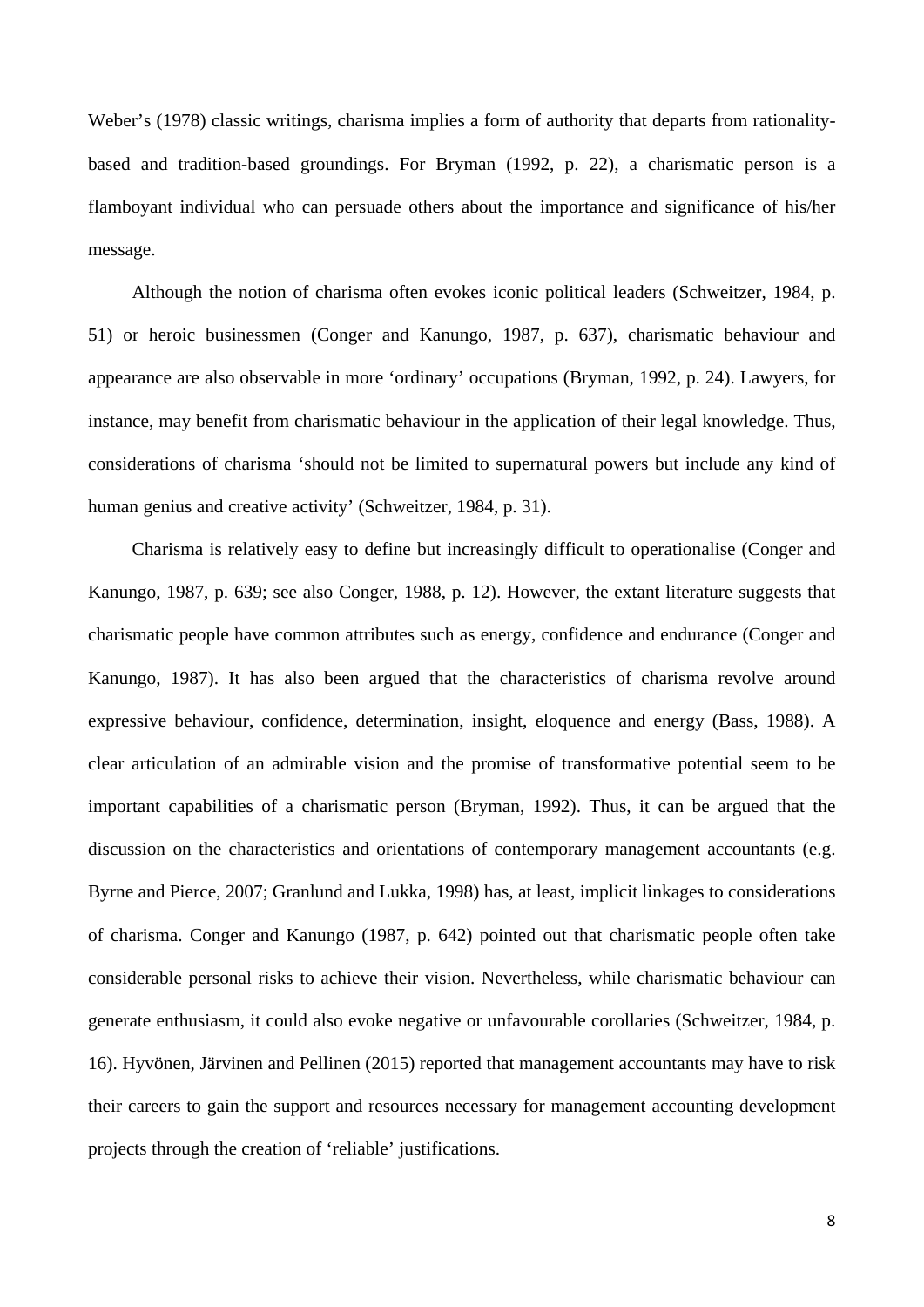For Weber (1978), charisma is an inherent feature that is difficult to acquire. However, more recent literature argues that charisma is variable and context sensitive and depends on the interplay between the people involved (Steyrer, 1998). A charismatic individual can create enthusiasm and emotional engagements among his/her audience (Schweitzer, 1984, p. 36). Weber (1978) underscored audience validation of charisma, which thus, can be seen as a socially formed experience that emerges through our perception of people (Bryman, 1992). People take action and make judgements on the basis of their perceptions of events and meanings (Burr, 2015, p. 155).

Charismatic people are often good speakers who are able to appropriately choose their words, tone and gestures, accounting for the needs and desires of their audience (Steyrer, 1998). This results in an emotional bond between a charismatic person and his/her audience (Schweitzer, 1984, p. 37). From this, it can be argued that charisma is also related to persuasion (Bryman, 1992, p. 61) and the eloquent (Bass, 1988, p. 49), or even the demagogic (Schweitzer, 1984, 36), use of language. Using transcribed observations of charismatic speech, Rosenberg and Hirschberg (2009, p. 653) suggested that charisma also translates into the written form. Management accountants also occasionally employ charismatic tokens when they, for instance, have to convincingly present an organisation's performance to an audience (Lambert and Pezet, 2011). The outcome of successful charisma is an audience that succumbs to the individual.

In sum, it is important to consider the concept of charisma when researching the recruitment and selection of management accountants. To cite Weber (1978, p. 249), 'the original basis of recruitment is personal charisma'. This study draws on Weber (1978) and considers charisma as a subjective experience that is validated in the social relationship between a charismatic individual and his/her audience (Bryman, 1992). The ontological assumptions of our study are based on social constructionism (Berger and Luckmann, 1967), which suggests that use of language and social interactions are key elements in the formation of reality. Consequently, all knowledge is derived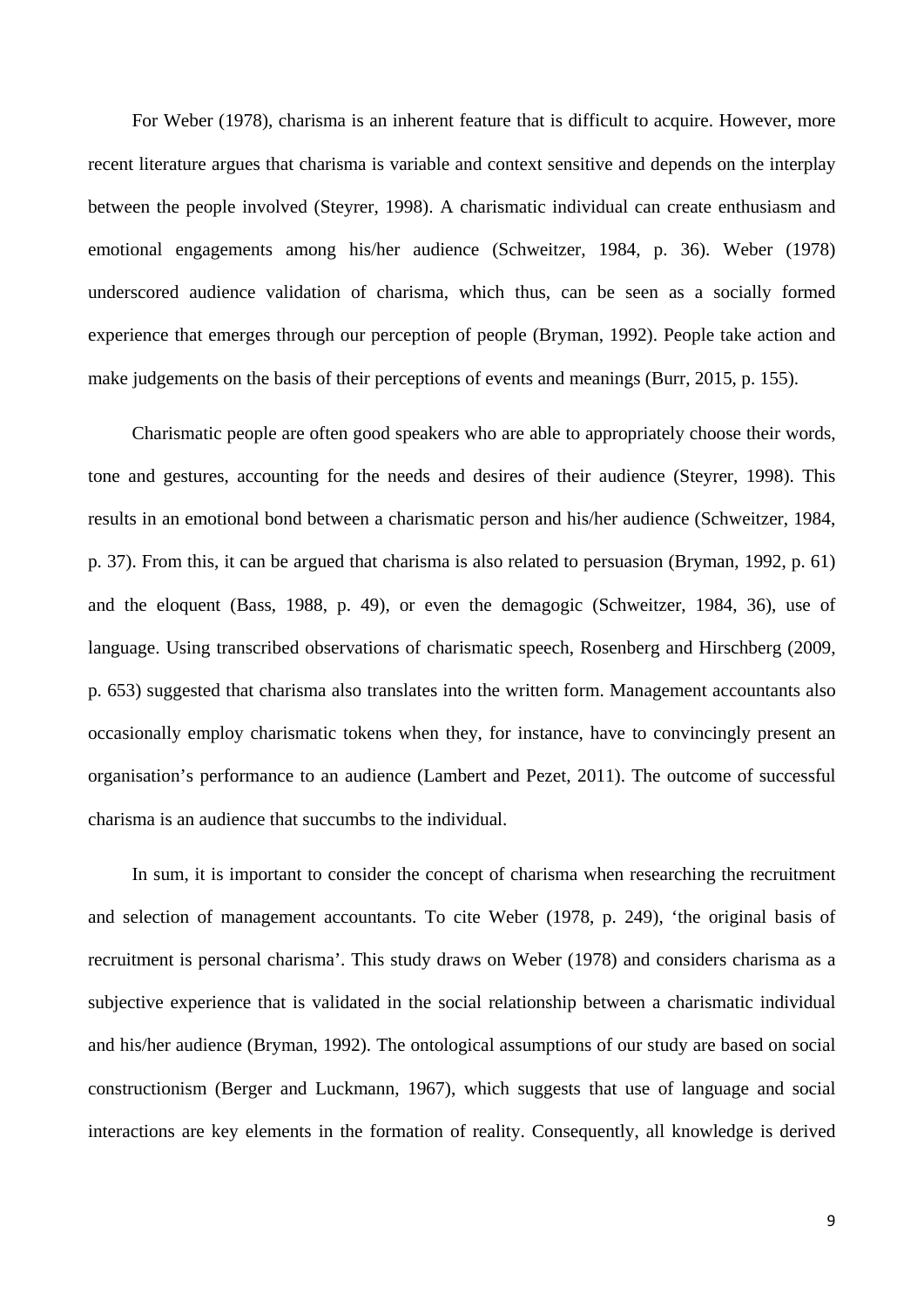from social processes in which language and perception are relevant to how one experiences the world (Burr, 2015, p. 21).

## **3 Methodology**

This study adopts a qualitative approach because it has been deemed suitable for investigations of individuals' perceptions, experiences and shared meanings (Silverman, 1997). Moreover, we chose a qualitative research approach given the limited prior knowledge on the recruitment and selection processes of management accountants. The qualitative research approach and case study method, in particular, have been argued to be useful for explorative studies (Ryan, Scapens and Theobald, 2002).

Data were collected between spring and autumn 2015. First, we searched for job advertisements related to management accounting in newspapers and on the Internet. Once we found a vacant management accounting position, we contacted the person in charge of recruitment via email or phone to ask about the possibility of interviewing him/her. We conducted interviews as new cases appeared. We stopped pursuing new cases once additional cases no longer provided new insights or the material became repetitive. The study comprises eight recruitment and selection cases of different types of management accountants for organisations from both the public and private sector.

According to the job advertisements, all positions required a bachelor's or master's degree in accounting, suitable work experience and good technical and social skills. Problem solving, development and analytical skills as well as a sense of business orientation were also mentioned in most of the job advertisements. The job tasks varied from routine reports and system maintenance to strategic business planning and tasks requiring economic expertise and development (Appendix 1). In other words, the tasks and characteristics of the vacant positions connote the business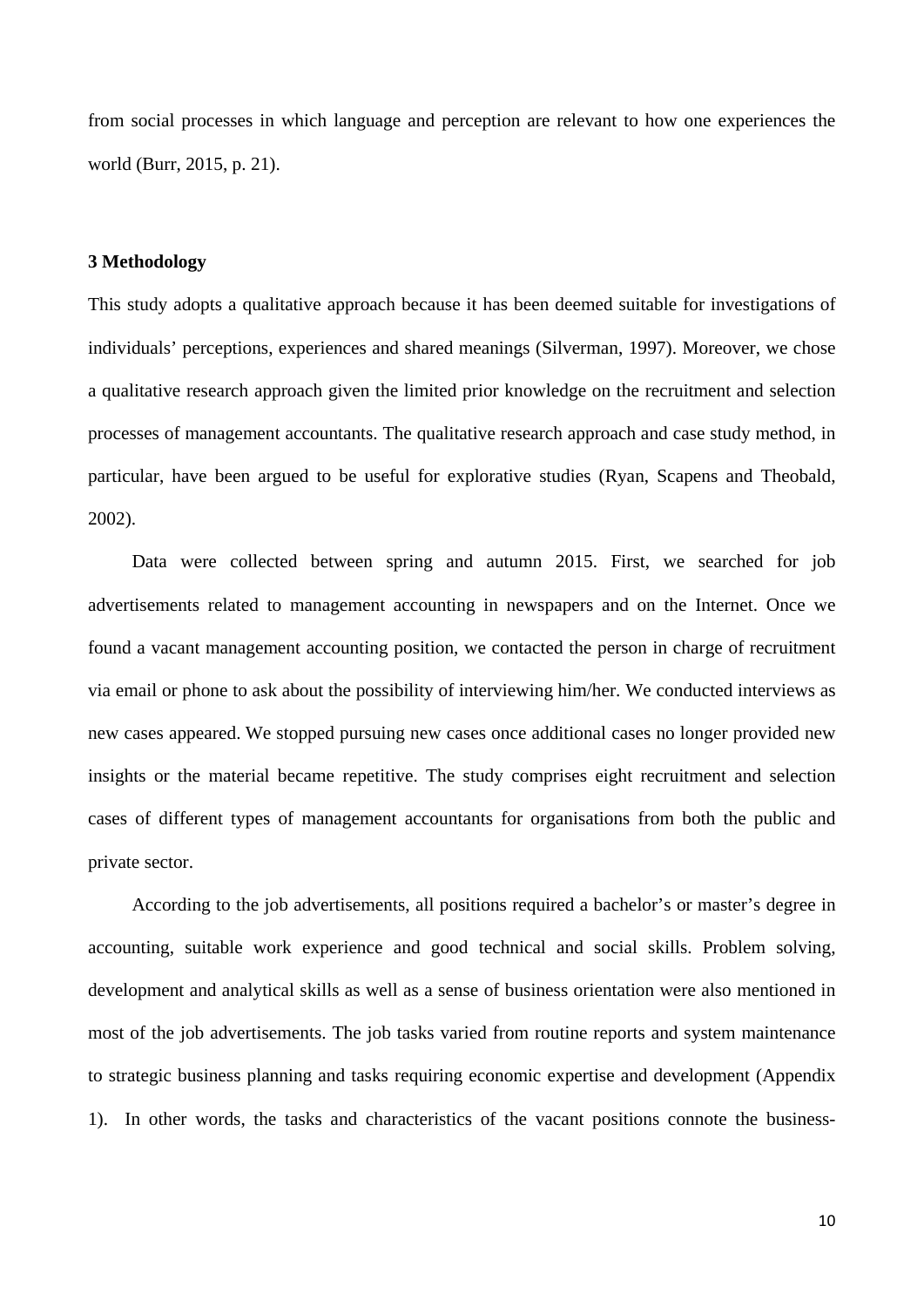oriented role of management accountants (Byrne and Pierce, 2007) and represent a departure from purely clerical tasks traditionally associated with accounting (see Cooper and Taylor, 2000).

In all eight case organisations, we conducted two interviews with each person in charge of recruitment. In total, 17 interviews were conducted (the details of the interviews have been presented in Appendix 2). We also interviewed two colleagues of the newly joining management accountant together with the recruiter, and a former employee who had previously held the open position. The interviews were recorded and the data were transcribed verbatim after each interview.

The first round of face-to-face interviews was conducted immediately after the application period. In some cases, the person in charge had already begun an initial scan and shortlisting of candidates. Our interview schedule (see Appendix 3) comprised questions about, for instance, job requirements and expectations, job content and structure of recruitment process. Even with this structure, we managed to maintain the interviews as informal free-flowing discussions.

The second round of interviews was performed once the job interviews were completed. During this round, we asked those in charge of the recruitment processes to describe the interviewed applicants and their performance. The recruiters reflected on their experiences, feelings and opinions about the shortlisted candidates. Often, the selection decision had already been formed, and in these cases, we were interested in the rationale underpinning the hiring decision. It was important to collect data before and after the job interviews to better understand the progress of the recruitment process. During the first round, our interviewees characterised their ideal management accountant on a somewhat generic level; however, their descriptions became increasingly concrete in the second round.

Both researchers analysed the empirical material. We first analysed how employers characterised their vacant positions and defined an ideal candidate during the first round of interviews. Second, we focused on their description of the candidates during the second round of interviews, including the candidates' occupational background, skills and characteristics and, their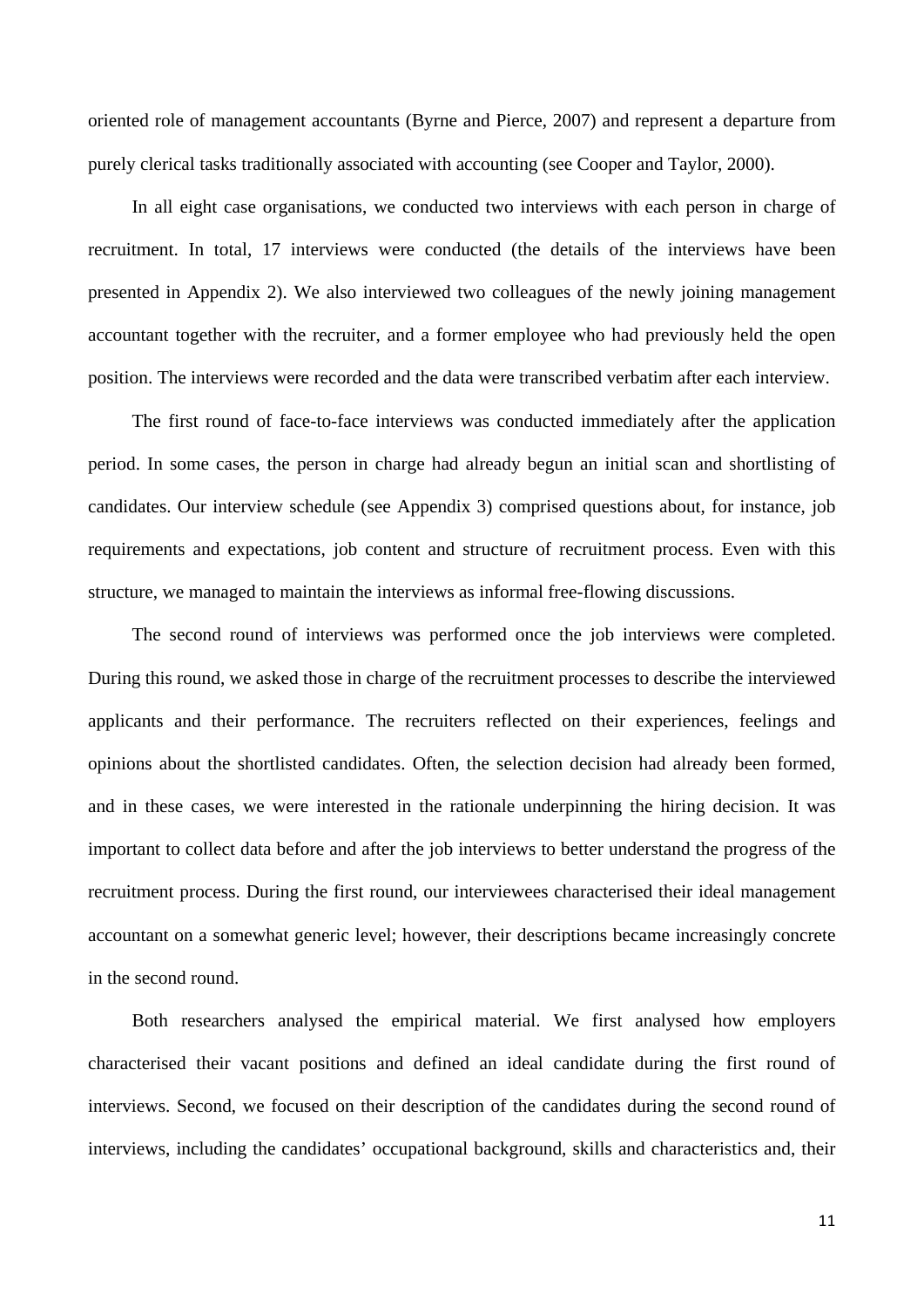interactions during the job interviews. Next, we analysed the ways in which the employers compared individual candidates to each other. In doing so, we began to understand employers' approach to the selection of management accountants. To confirm our analyses and interpretations, a summary of the findings was sent to each of the interviewees.

In the following section, we present our analysis of the recruitment and selection of management accountants and employers' process of distinguishing between various candidates.

# **4 Forming perceptions of suitable management accountants through recruitment and selection**

## *4.1 Shortlisting candidates through screening and categorising*

From the employers' perspective, the selection procedures appeared to represent the most sensitive part of the recruitment process. Of particular concern was the number of applications: 40–50 applications were perceived as a 'good' number, while around 20 applications was typically considered insufficient to find the right candidate.

When evaluating written applications, comprising cover letters and resumes, the recruiters focused on the applicants' formal education, distinguishing between accounting and other businessrelated degrees. A majority of the candidates shortlisted by the employers had studied accounting. The employers also considered work experience when shortlisting candidates. In general, employed applicants with a background in accounting were valued because a bulk of the applications was not relevant in terms of employment status, experience and education. The recruiters also attempted to analytically divide the applicants on the basis of occupational background: those with management accounting experience with social skills and business orientations and those with more technical experience. In cases where a candidate lacked experience in management accounting, auditing experience was considered to be 'better' than that in shared services or bookkeeping. Overall, the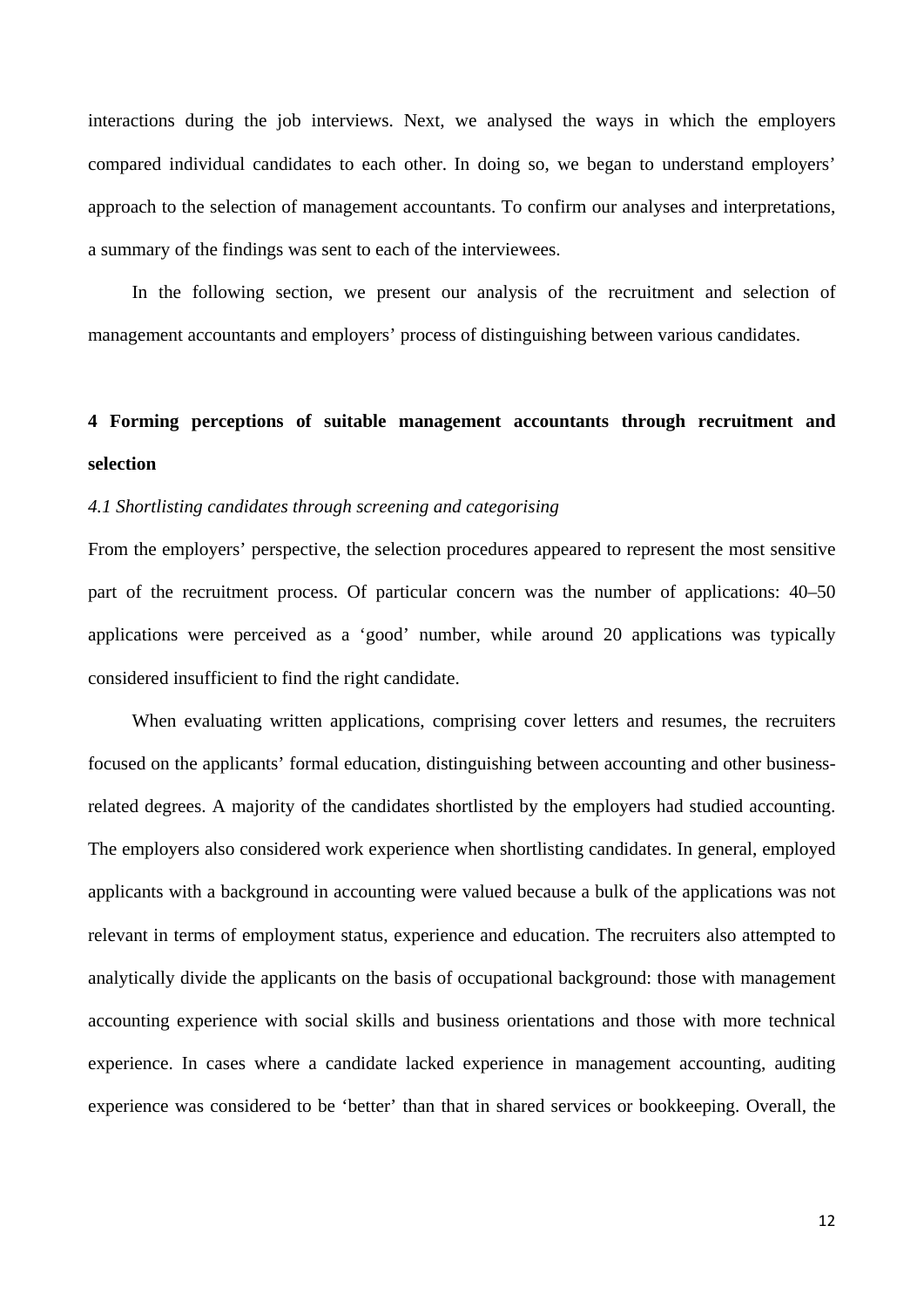occupational background had to align with the vacant position, as seen in the interview excerpt below:

'Then there is a candidate who is interesting. Initially, I discarded him, but he is a very experienced male and has a chief financial officer background. I discarded him because I thought he had too much experience and was perhaps, going backwards in terms of his career'. (CFO at Engineering Company A)

An applicant's suitability for the position could be based on applicable industry experience, nature of previous job or phase of career development. The above quote from the CFO of an engineering company implies that a candidate's undisputable merits does not guarantee success in the recruitment process if there is a mismatch between the nature of the position and applicant's background.

In addition to occupational background, employers used application documents to gauge the candidates' motivations. A well-written application was seen as a sign of a motivated candidate. Of particular importance was coherence in the application documents. The applicants' cover letters were expected to be aligned with their resumes and vice versa. A good application was defined as a summary of the candidate's competence, skills and aspirations in a relatively compact but attractive form.

CFO at a municipality: 'Look at this application. "I am seeking this job because I see it offers reasonable development projects that have always been close to my heart. I am a social person but I have also got used to working independently during my career. My educational background and experience would provide a rather good basis for this job." Such an application does not ring my bell'.

Controller at a municipality: 'There are three uncertainties in three sentences'.

This application received a negative evaluation because the cover letter did not include a comprehensive description of the candidate. An ideal application is one that is neither excessive nor insufficient. The above quotes of employers at a municipality imply that the evaluation of the applications was overtly subjective. It can be argued that the education and work experience criteria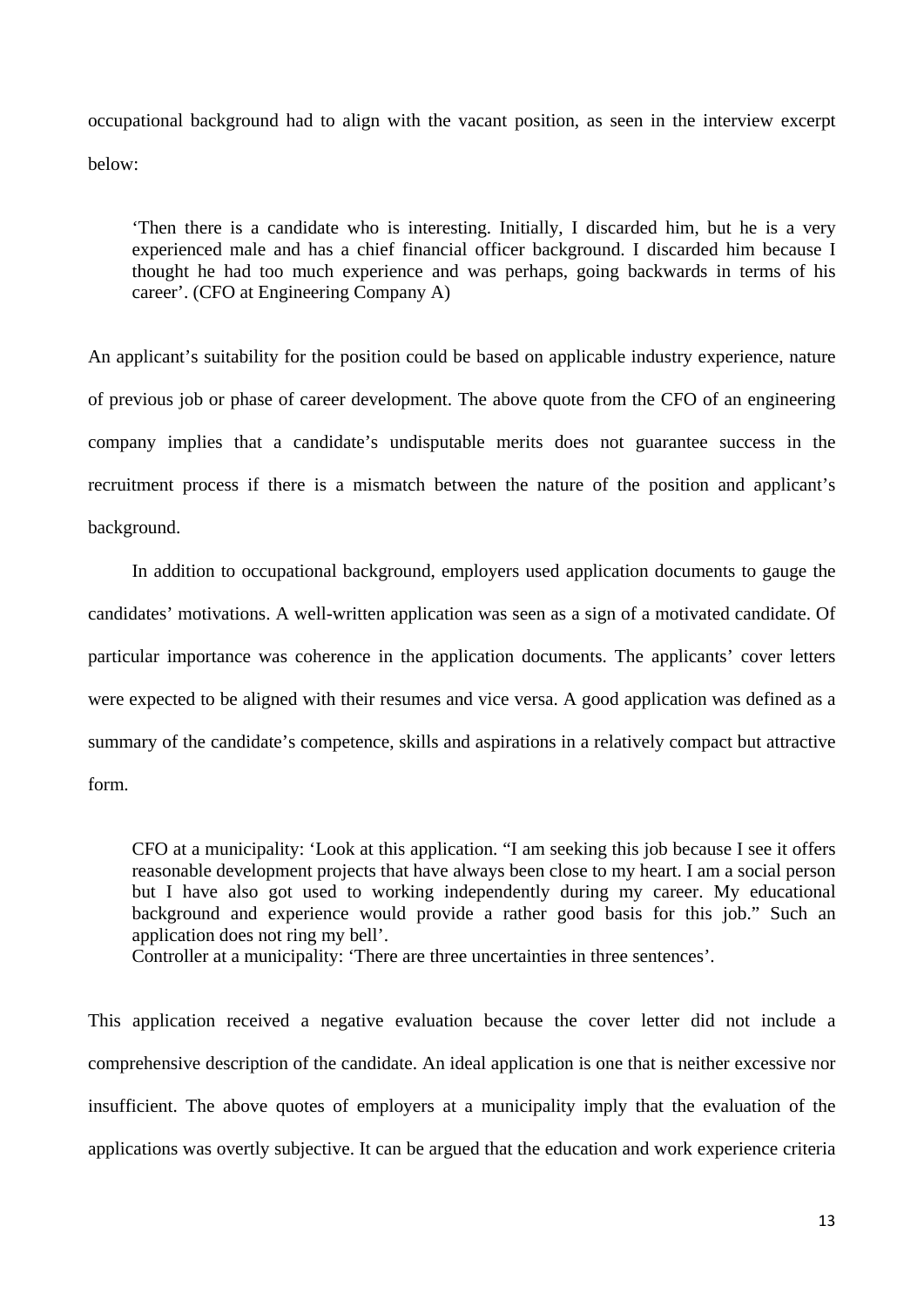were evaluated alongside each other and thus, were largely relational. The evaluation of motivation was also subjective—a candidate was perceived to be either interesting or not.

Of all the criteria, a candidate's salary expectation was considered to be the most important when shortlisting applications. More specifically, a candidate who requested an acceptable salary was identified as highly competent. In other words, a skilled management accountant was seen as individual who is capable to making salary demands that are aligned with the available position. A considerably high or low salary request was considered a reflection of a lack of skills and thus, resulted in a negative evaluation of the application.

Interestingly, during the shortlisting, a process through which candidates were evaluated and eventually sorted, the recruiters' attitudes towards the applicants were prone to change as the process continued. At the beginning of the shortlisting process, employers tended to be pleased with all relevant applications:

'All [applicants] have been appropriate; only a few were from the wrong field or something. There are always those that apply for everything. Except for two, all of them are the right people, and I can say that on the grounds of the descriptions in the applications, everyone would even be capable. So they have understood things correctly'. (CFO at Engineering Company A)

However, after two weeks, the CFO had a somewhat different opinion on the candidates:

'There was a lot of interest. I chose 47 applications and undertook a three-dimensional grading—no, perhaps, yes—after reading all of the cover letters and resumes. […] No ticks were put in the "yes" category, a few in "perhaps" and the majority in the "no" category'. (CFO at Engineering Company A)

The above excerpt illustrates a typical situation in which those in charge of the recruitment processes struggle to find an ideal fit for the job. Most participants did not attempt to systematically evaluate the factors impacting their judgements. The terms 'intuition' and 'gut feeling' appeared regularly in our material, indicating that a sense of appropriateness is difficult to articulate. Finally,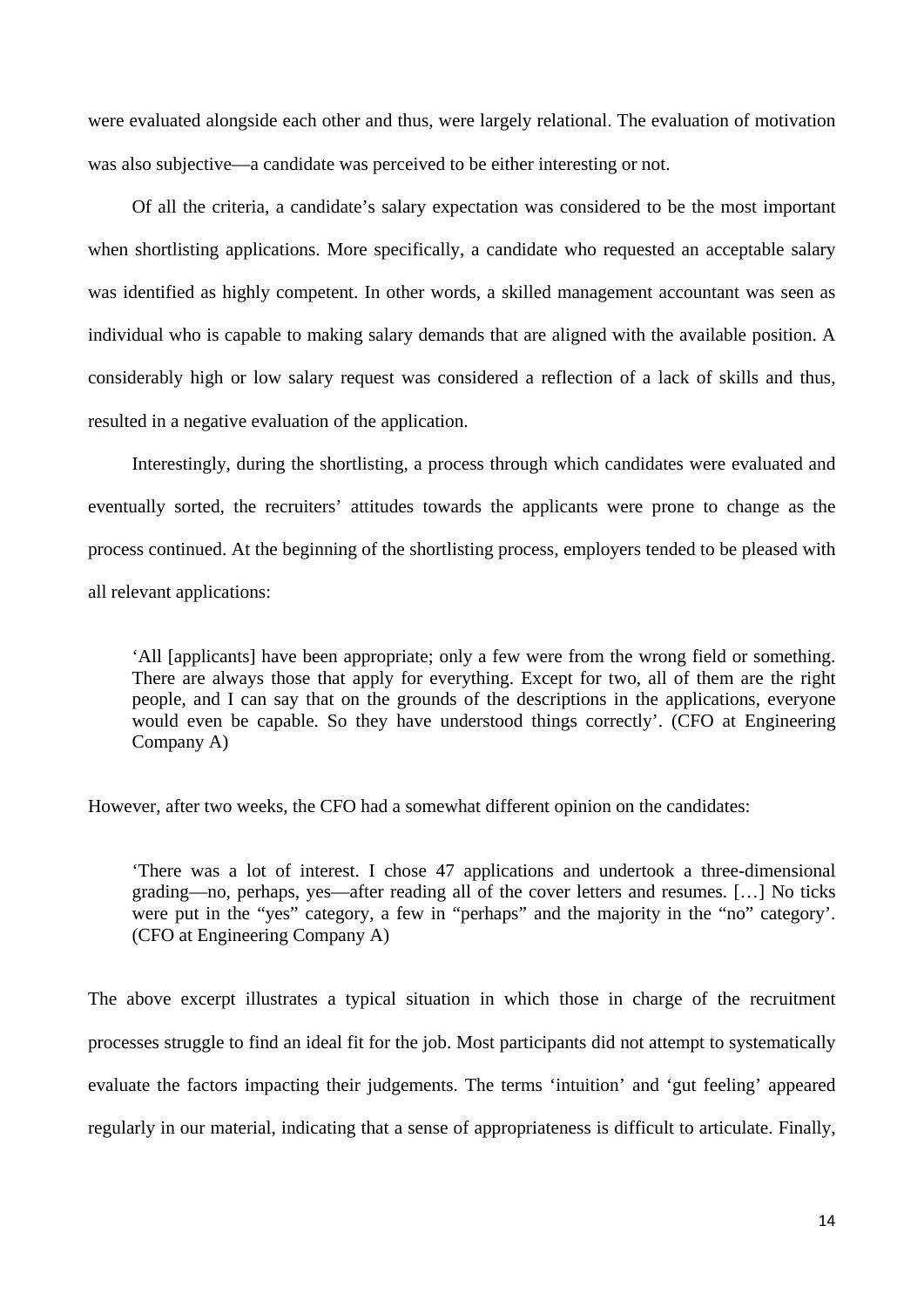the overall impression developed from the written applications determined whether an applicant was invited for an interview.

#### *4.2 Making out the person from the paper*

After filtering out the bulk of the applications, 3–11 candidates received invitations for job interviews. Applicants invited for an interview were considered capable of working as management accountants.

In general, the employers adopted a structured job interview approach including standard organisational questions and specific ones designed for the recruitment. The interviews addressed the applicant's personal and occupational background, work history, application motives, understanding of the position, knowledge of recruiting organisation, personal skills and qualities and occupational aims. The interviewers attempted to create a relaxed atmosphere so that they gain sufficient information for the subsequent selection procedure and interviewees could form positive impressions of the organisation. Interview panels typically included a person in charge of recruitment, colleagues with whom the applicant would be work closely or staff from the human resources department. According to a group controller in Bank A, a job interview is a turning point during the recruitment process:

'It [the job interview] is of importance. Perhaps, the application is even more important because you have to beat one hundred others. For the interview, there are only four left in this case. When we talk about the importance [of job interviews], it is great, because on the level of papers and applications, some were strong, but then they were dropped from the list of favourites'. (Group controller at Bank A)

From the above comment, it can be argued that the recruitment process reinitiates at the interview stage. Formal requirements, such as education and work experience, remain in the background, while applicants' behaviours, appearance and overall performance are brought to the forefront. The informants frequently reported on the applicants' impression management. This was somewhat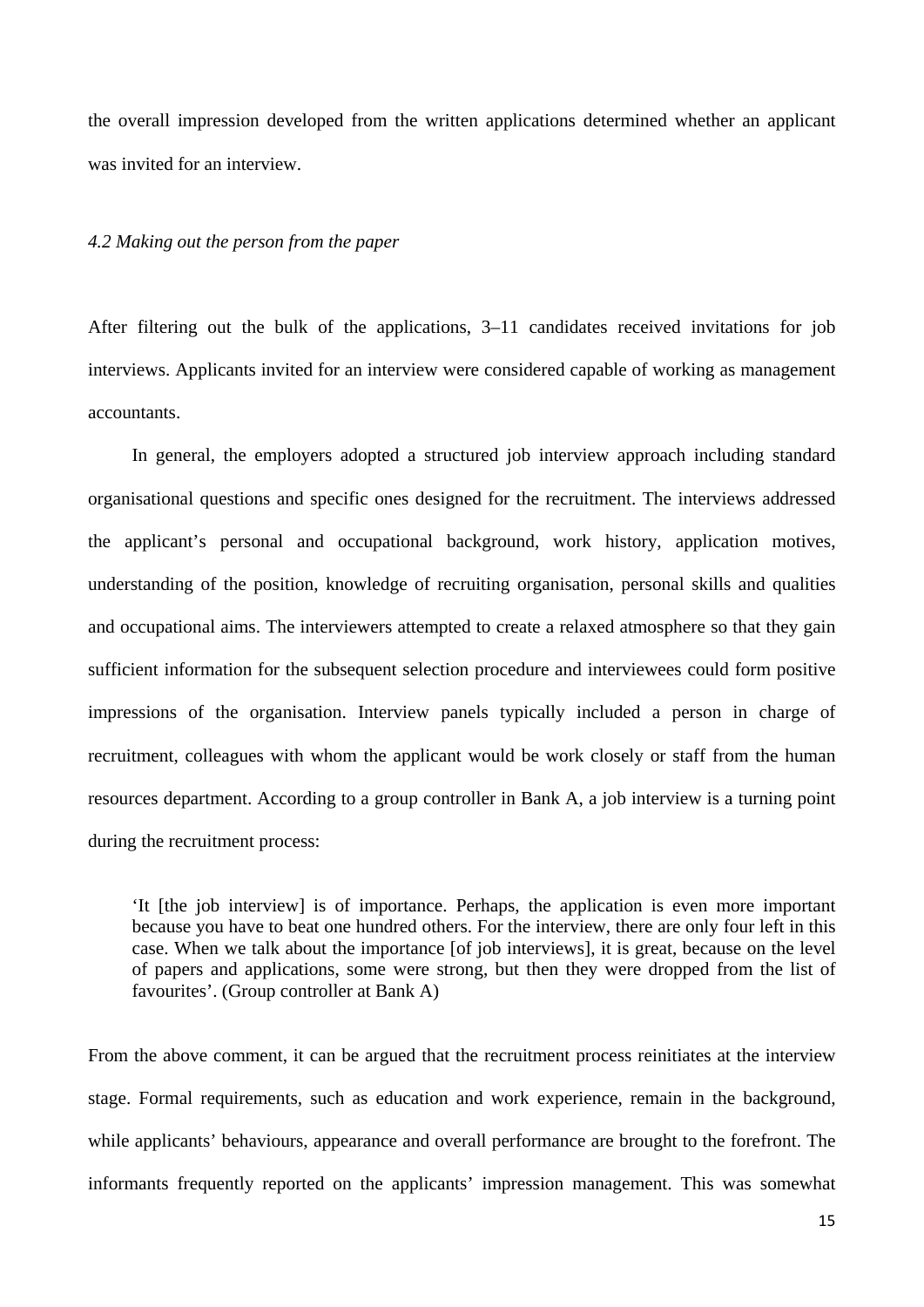understandable because the applicants' primary goal in the interviews, as indicated by the group controller's comment above, was creating a positive impression. Therefore, the employers were also open to the applicants' impression management skills. Overall, given their impactful positions within the organisations, management accountants' ability to create a positive impression was considered indicative of future job success.

The interviewees' evaluations were not standardised because the employers appeared to be more interested in the perceptions and impressions evoked through responses than 'hard facts'. The focus was on the persona and, thus, applicants' reactions were often perceived as more significant than their actual responses. Occasionally, 'armchair psychology' was applied to invent explanations for some of the interviewees' behaviours. The recruiters' perceptions about a candidate's appearance during the interview sessions were considered crucial to the process. During the interview evaluations, the recruiters often divided applicants into 'extroverts' and 'introverts', depending on whether they took an active role in the interviews. As mentioned, the informants considered interview performance to be indicative of future job success. All of the employers used difficult questions or small exercises to better grasp the candidates' cognitive capabilities and credibility in overtly stressful situations. The employers also stated that a candidate should be able to adjust to prevailing work orientations and culture. Related behaviours were observed and weighed against the accounting personnel working in the organisation.

'Let's say that the interview was not such a "wow" experience where I would have found something new or exceptional. It was by default that I ended up choosing applicants from inside [the firm]. Before the interview, I had sufficient information that they knew our systems and business environment, and I also had information on tasks they had done previously [in the firm]. And the interview was just because I wanted to see the person to get an impression of the guy and his suitability for the team'. (Team manager at a forest industry company)

The above excerpt suggests a rather strict selection policy. In this case, the interviews were used to gauge the person entering the team from within the firm. The extract underscores the manager's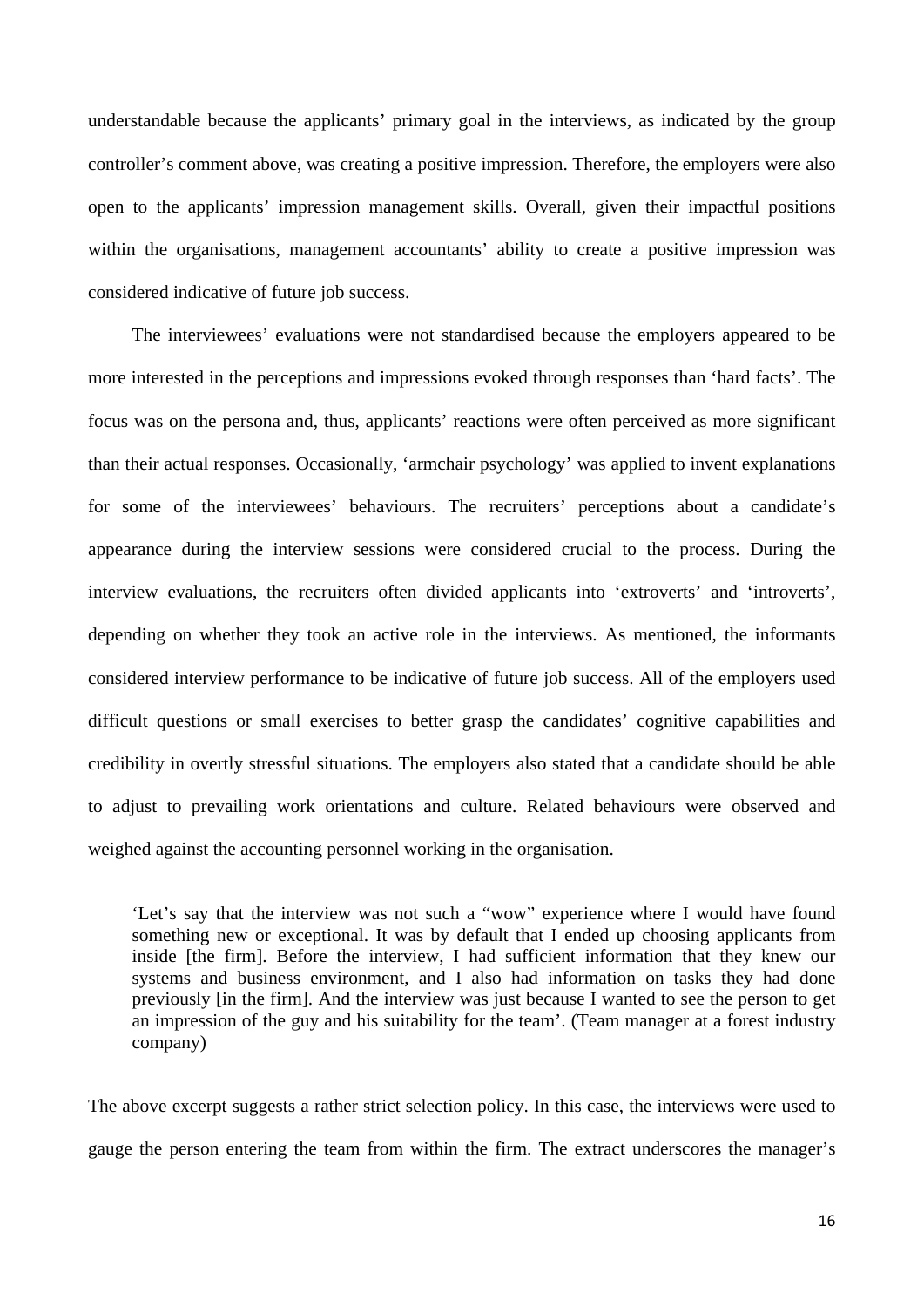intention of avoiding uncertainties associated with candidates requiring considerable training or unable to fit into the organisation. Cohesion at the workplace was increasingly valued and, consequently, getting along with other employees was seen as a more important prerequisite for newcomers' job success than their actual merits or backgrounds.

As the recruitment proceeded, the employers began to develop accounts about the applicants with the most potential. In these accounts, the recruiters emphasised the applicants' personal qualities as observed during the recruitment process, thus relaxing the expectations set for the candidate at the beginning of the process.

'He [the selected candidate] managed [the interview] very well. He was relaxed and convivial. Quite confident. He knew what he wanted and could do. He was the only one in the pool of applicants without an academic degree. That is a small detail here. We were particularly looking for that kind of candidate [with an academic degree], but that was not a problem'. (CFO at a power production company)

It can be argued that the defined expectations and criteria were adjusted to include the most favoured candidates. Informants begin to use expressions such as 'nobody is perfect', 'place for growth', 'learning by doing', 'it is not rocket science' and 'every system has a similar logic' to legitimise their preferred applicants, even if they did not fit the criteria set for the position. Nevertheless, despite this slight easing of expectations, the employers saw recruitment as a rational and capable process of selecting the best applicant. The expressions 'luck' and 'a game of chance' also appeared in the materials, but they referred to the candidate's future success at the job, not doubts about the decision-making or selection process. Next, we analyse the traits of management accountants deemed suitable by recruiters.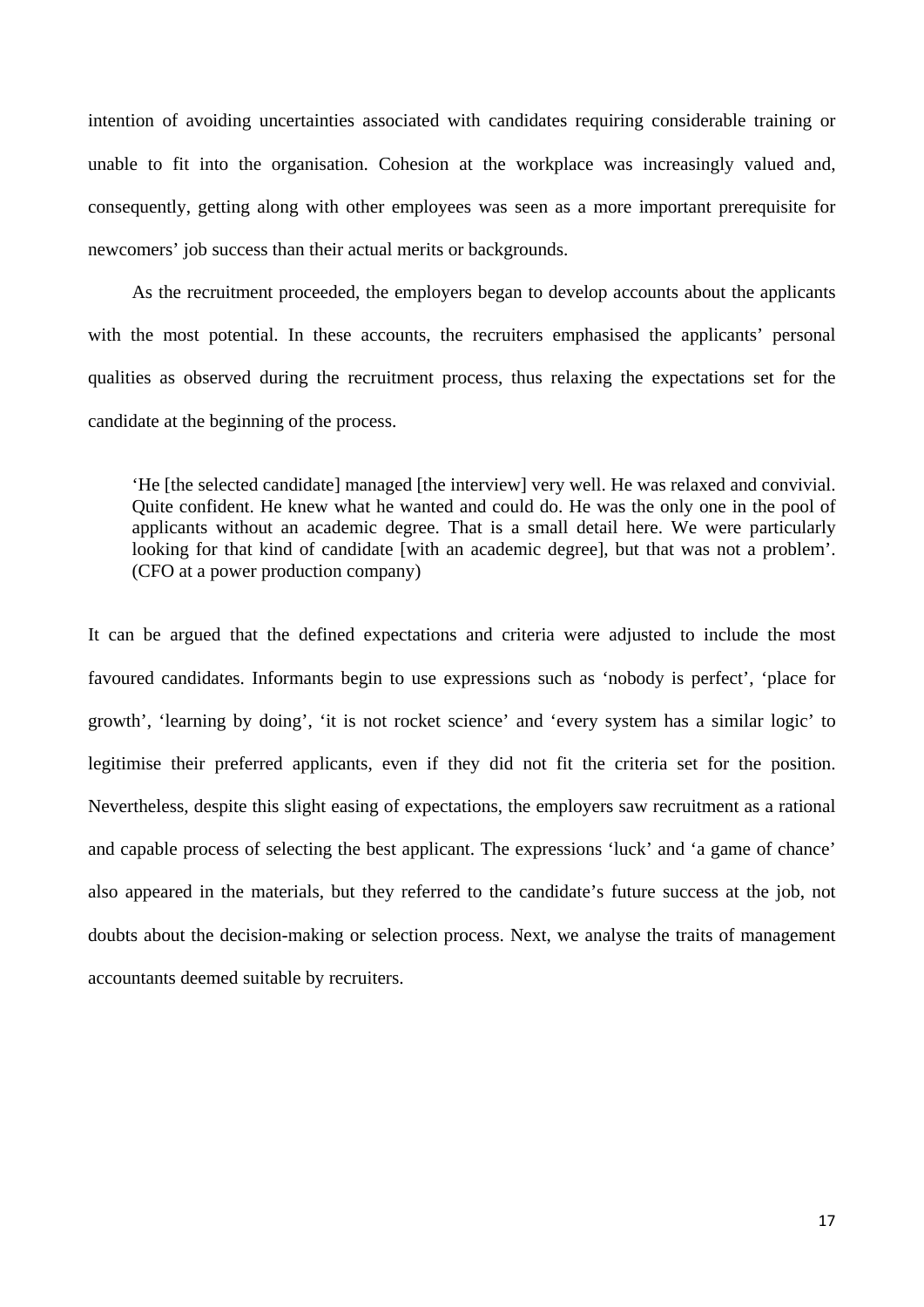#### *4.3 Traits of suitable management accountants*

During the final stage of recruitment and selection, employers considered social skills to be the most important trait of a suitable management accountant and job interviews appeared to be an effective method to evaluate for these skills. While the employers attempted to create a relaxed atmosphere, they believed it was the interviewees' responsibility to actively partake in the interview and facilitate a fluent discussion. The job interviews, therefore, seemed to favour those candidates who were loquacious and sociable. For instance, one informant noted incidents in which candidates with sociability were better able to manage an interview situation in which most other candidates either froze or overacted. Being social may enhance a candidate's ability to display his/her merits. In general, the employers appreciated candidates who were seen as possessing good social skills:

'When we talk about dynamism and being social, you see it whatever you ask. In fact, it is not the purpose of your interview guide to reveal these things'. (Site manager at a forest industry company)

Being a social person was considered to be associated with extroverted behaviour. In the context of the interviews, signs of extroversion were gauged through candidates' reactions to different questions and situations (e.g. when the CEO of a company entered the room during the interview). An applicant was expected to give clear, correct and reasonable responses but at the same time, be 'insightful' and go beyond the technical domain of accounting. Here, reflections related to managerial and organisational themes were particularly valued.

The importance of extrovert behaviour can be explained in terms of preferred work orientations. A candidate must fit into an organisational such that the existing cohesion and spirit of the workplace remains coherent. Thus, a management accountant must have good social skills to engage in effective organisational collaboration, interaction and communication. Such an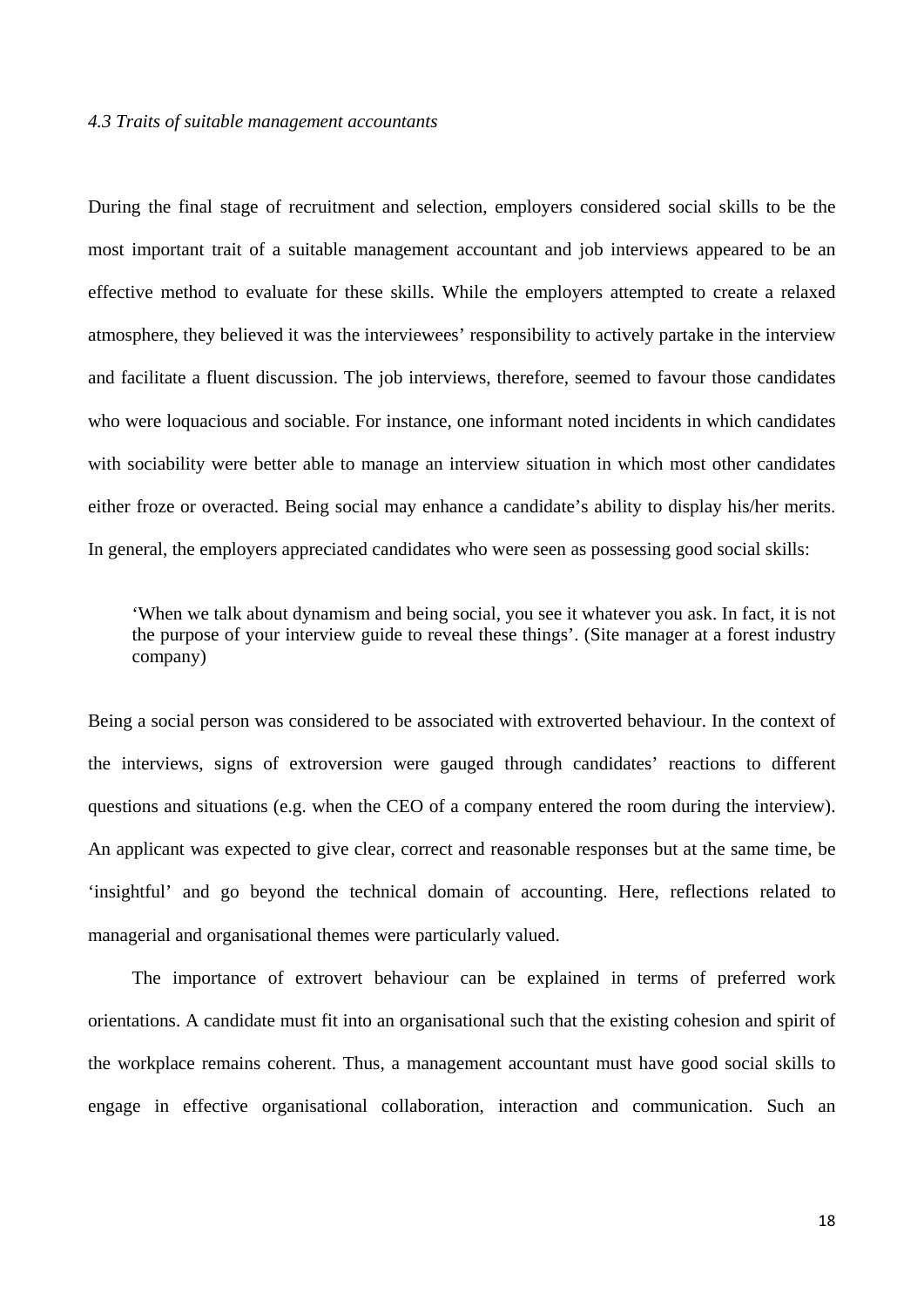appearance can lead to positive judgements about the applicant and has an instrumental function that is coupled with managerial aspirations.

'From these two [applicants] being quite equal with respect to work experience and education on paper, she was chosen because of her persona. One was very shy, timid and quiet. Another was an extrovert and answered questions brightly with a somewhat self-confident grasp [of the question]. Therefore, we chose this kind of person since we felt that our team needed an assertive touch and a person who would dare to speak her mind. I saw that she was a development-minded person'. (CFO at Engineering Company B)

This excerpt reveals how perceived interview performance was coupled with conjectures about future job success. A management accountant had to excite and appeal to be selected. In this case, although both the applicant had past experience in routine bookkeeping tasks, the candidate who gave brief answers and demonstrated reserved behaviour, qualities which the recruiter considered indicative of an introverted personality, was not selected. It is noteworthy that the vacant job in Engineering Company B was originally advertised as a position for a controller or accountant and, thus, was open to applicants with different occupational backgrounds. The CFO commented that the introvert candidate would be more suitable for the position of a financial accountant because such behaviour was more accepted in the domain. This statement suggests that a management accountant is inherently seen as determined, energetic and ready to defend his/her views.

However, ability to initiate conversations and willingness to enter into social encounters were not sufficient if not directed towards meaningful social actions, as determined by the employers. The informants highly valued applicants who presented themselves as dynamic, which was seen as a capability to progress and that oriented an individual towards the future. Dynamism was also seen as the ability to produce meanings and understanding linkages between management accounting and the characteristics of business logic and corporate strategy was viewed as indicative of a candidate's dynamism. Simply put, a management accountant must be able to distinguish between relevant and irrelevant issues and interact with the top management. It can be argued that the importance given to these attributes somewhat reduced the importance of the management accountant's daily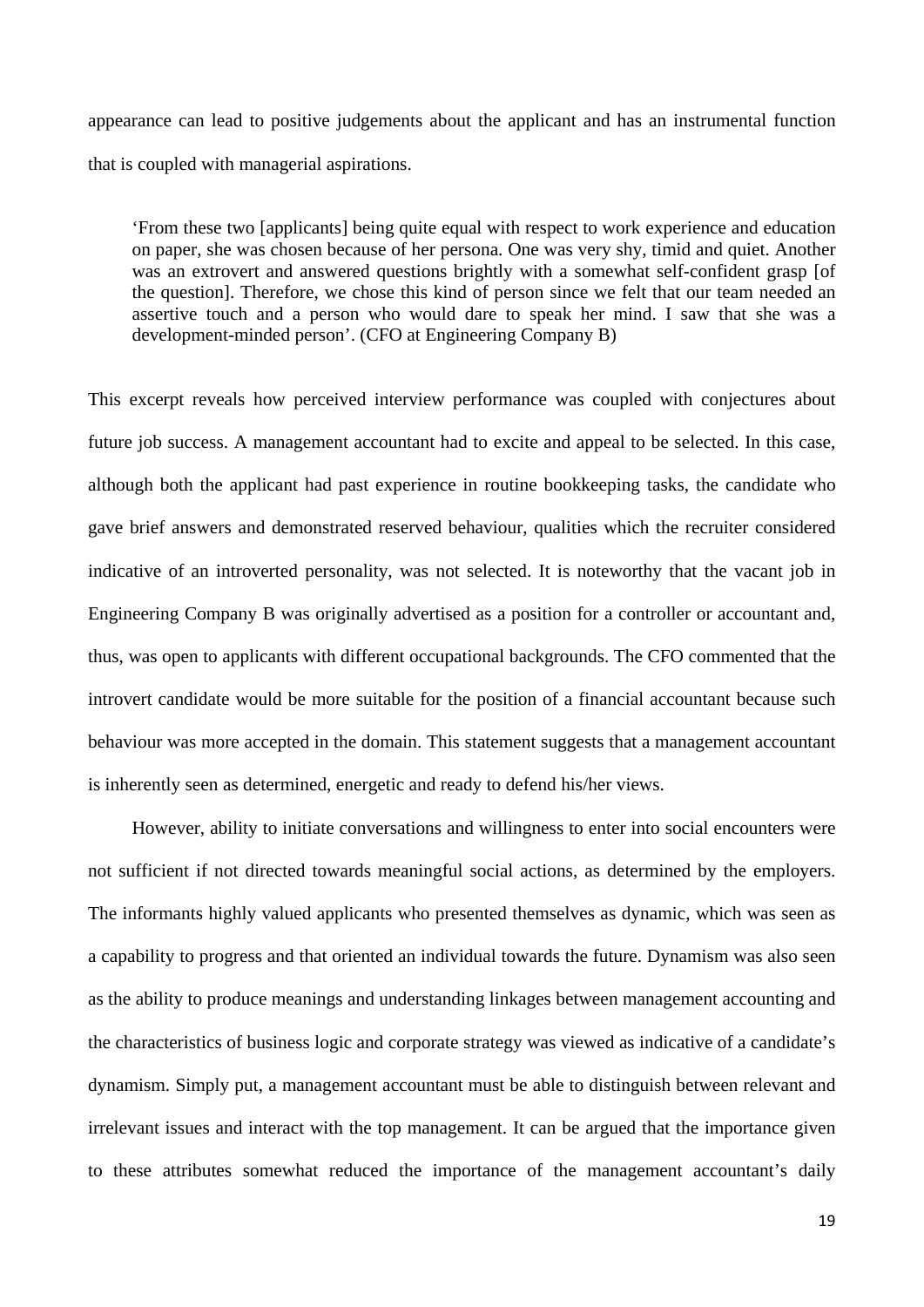technical accounting deliverables. For instance, the CFO of a power production company pointed out that 'a basic-level management accountant is not enough'. That is, a management accountant should also contribute to management aspects and the organisation as a whole to a much greater extent than the formal position would intimate. Thus, it can be argued that, in the context of recruitment, the technical exercises of management accounting such as preparation of financial reports are seen as 'taken for granted' and the actual 'added value' stems from extraordinary contribution to a company's management.

The employers also had different perspectives regarding dynamism. Career progress and a track record with experience in development (and their successful articulation) were considered reflective of dynamism. However, the most effective way in which applicants could display their dynamic personality was through the impressions given during the interview:

Team manager at a forest industry company: 'We asked everyone three questions about accounting, and they were challenging accounting questions without clear solutions. We wanted to see how one begins to approach the problem. That kind of thing was tested. Thanks to these questions, we got a lot of valuable information. Not necessarily about if one was able to give the right solution, but how one would start to think and proceed'.

Researcher: 'How long did you allow the applicant to think about the question?'

Team manager at a forest industry company: 'Quite quickly, we expected something, because we just wanted to hear what one thinks and how one proceeds. And a few [candidates], even if they were not able to say [an answer], began to think aloud. That was positive. You were able to see how he would approach the problem. If he did not know the answer, it could still give a good impression about the person'.

Employers regularly used 'oddball' questions to explore candidates' inclinations towards dynamism. The above interview excerpt suggests that the capability to respond to questions helped construct a sense of the candidate's dynamism. Spontaneous thoughts and ideas were considered more important than correct and carefully thought-out answers. A dynamic person was expected to be creative and exhibit analytical and problem-solving skills by answering questions such as 'What are the three most important things in the development of forecasting systems in this firm?' and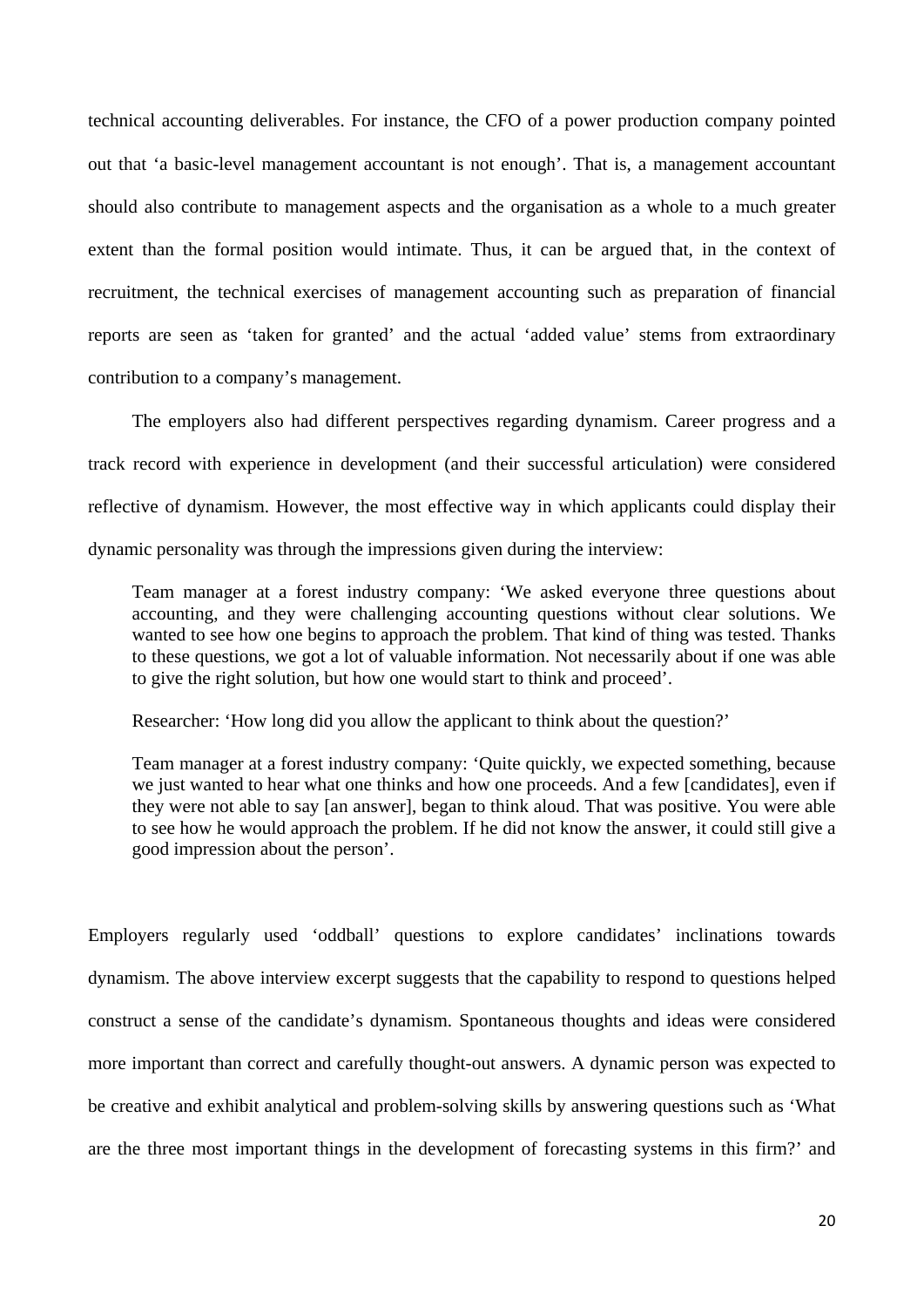'How would you begin to develop a project monitoring system from zero?' The excerpt also illustrates that mastery in numbers or accounting techniques did not automatically determine a candidate as suitable; instead, a certain amount of creativity in terms of responses was allowed and even desired. A comment by the CFO of Engineering Company A highlights the shift from numbers to social skills determining the attributes expected of a management accountant:

'It just so happened that one person told us that bookkeeping has to be perfectly accurate. That is true of course, but I got a feeling that if you had that kind of attitude [in the workplace], it would become too heavy for others. We cannot be too accurate in everything'. (CFO at Engineering Company A)

In this case, a candidate attempted to make an impression by providing an answer that he/she considered good and concise; however, this candidate was eventually deemed unsuitable by the recruiter. The comment above demonstrates that skills emphasising technical accuracy are being increasingly associated with a yesteryears' image of management accounting. That is, features considered positive as per the image of a 'traditional' management accountant are not necessarily valid for the more 'contemporary' ones.

A suitable management accountant was also expected to have an attitude that reflects confidence, assurance and the self-actualisation of potential. In addition to effective communication, appeal stems from physical traits such as a candidate's tone of voice, eye contact and calmness. Evidently, a candidate was required to demonstrate appealing behaviour to both make an impression and survive the interview:

'The two [most successful candidates] were very correct. Good behaviour. Confident. They felt their worthiness. When one comes to an interview, I like it if he knows that he is selling his own competence. There is no need to apologise'. (Group controller at Bank A)

This quotation implies that applicants must differentiate themselves from other applicants during the recruitment and selection process. Analytical and firm individuals who were aware of their place and role in an organisation were considered appealing. The informants also emphasised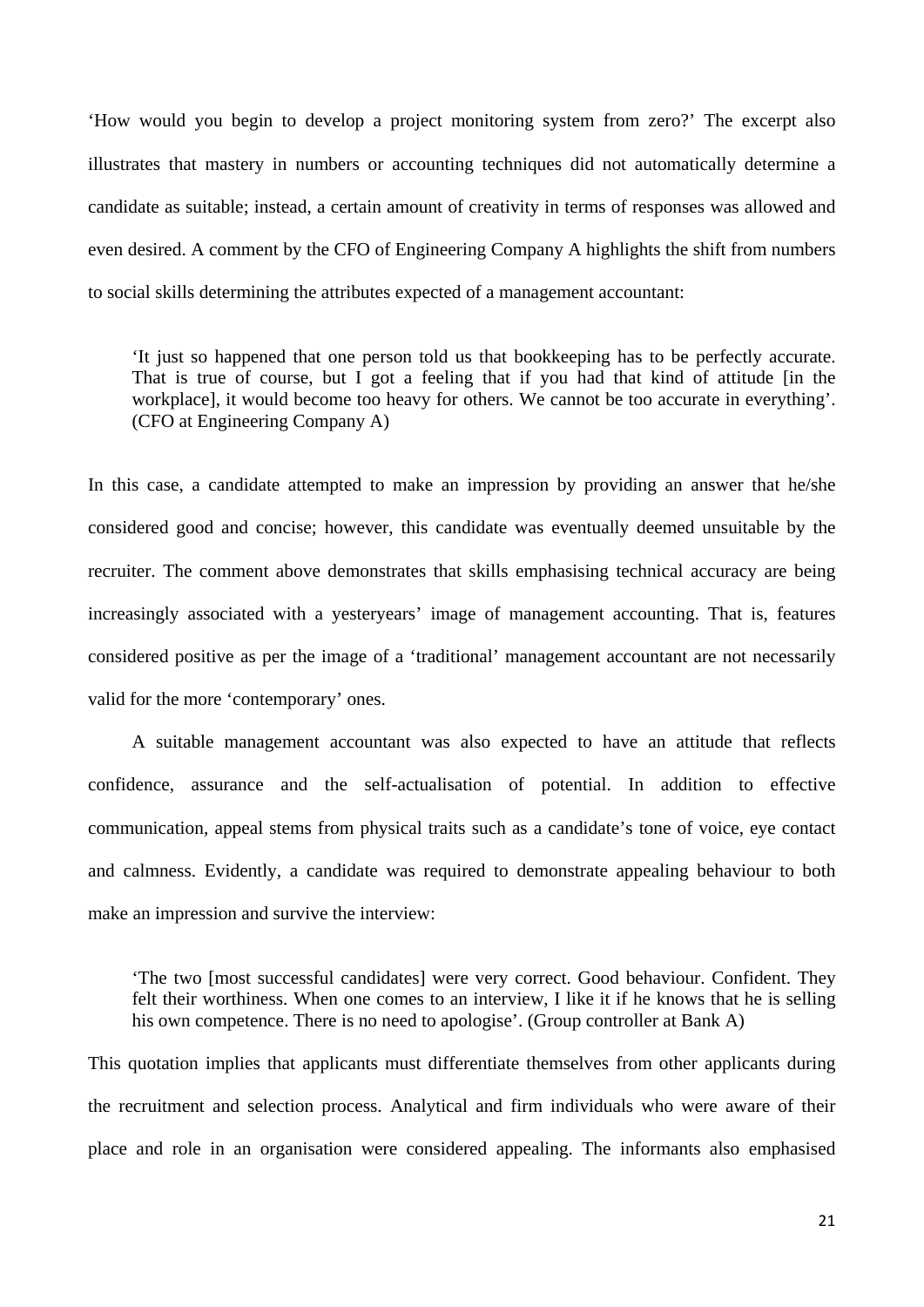chemistry between the interviewer and interviewee: an appealing candidate should address meaningful issues that resonated with the employer. In addition, a candidate occasionally challenging the interviewer was interpreted as a good sign, and slight tension in the interview situation was allowed.

An appealing appearance also had instrumental value. Through 'inherent' appeal, it is possible to obtain 'street credibility' and gravitas in the workplace. In the following excerpt, the senior controller of a large hospital describes one such scenario:

'It is important that you are able to keep your own line of reasoning. If all the time, every day, you question your own doings and course of action, you have to have the ability to say why things are done like this, to keep your own line of reasoning and stand back from your thoughts. […] You cannot be scared of bosses; otherwise, you end up in a situation in which no one believes you'. (Senior controller at a hospital)

Determination, credibility and self-esteem were considered essential features of an appealing management accountant. A management accountant's tasks involve encounters with people from various organisational hierarchies and occupational groups and thus, an exertion of influence may sometimes be necessary. The excerpt also implies that the success of a management accountant is partly determined by his/her overall credibility among those who are not involved in the pursuit of accounting.

An appealing management accountant must also portray a strong sense of commitment, particularly towards the interests and targets of the organisation. Familiarity with characteristics of an organisation's operations and its financial statements was noted as a source of such a commitment. Similarly, an applicant's ability to ask appropriate questions beyond the most obvious ones indicated an acceptable level of motivation and passion to work for the organisation. Moreover, these features constituting appeal were interpreted as originating from a commitment to their overall career growth. A management accountant was expected to explain his/her career development, reflecting his/her own discretion.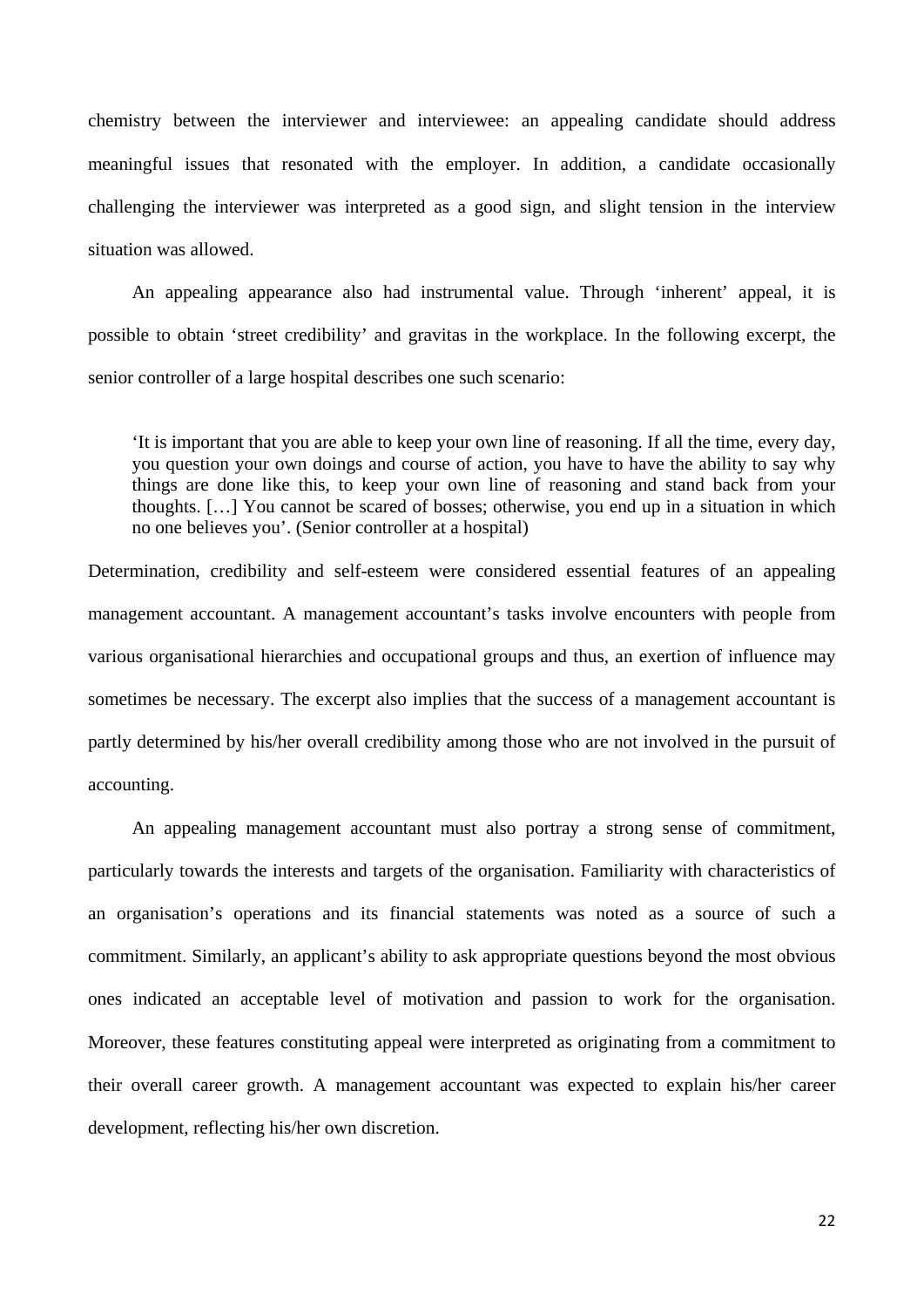In sum, the findings suggest that the recruitment and selection of management accountants appears to be a process that eventually highlights the centrality of a candidate's appropriate appearance, including behaviour and personality. The traits of a suitable management accountant are linked to the employer's perception of his/her charisma. The following section discusses these findings in further detail.

## **5 Discussion and conclusions**

This study enhances the understanding of how employers of management accountants form their perceptions of a suitable management accountant over the course of the recruitment and selection process. In doing so, we contribute to past studies that have elucidated the roles (Byrne and Pierce, 2007; Järvenpää, 2007; Granlund and Lukka, 1998) and image (Baldvinsdottir et al., 2010; 2009; Hoffjan, 2004) of management accountants. However, it is noteworthy that our intention was not to condemn the 'taste' of employers or actions they take during the recruitment and selection process, but rather to understand how they differentiate between available candidates and eventually, recognise the most suitable one. In light of this, our results contribute to previous ones that have addressed managers' intention to influence the nature of the workforce associated with management accounting (Järvenpää, 2007; Windeck et al., 2015).

Our empirical analysis began at the shortlisting stage, during which employers identified candidates with the most potential from a larger pool of applicants. To proceed in the recruitment process, a candidate was expected to have a well-written application showcasing sufficient occupational experience, strong motivation and reasonable salary expectations. For the employers, it was crucial that the candidate's background and overall 'profile' was suitable for the vacant position. Overall, the ideal management accountant was one who possessed adequate employment experience in management accounting and demonstrated good technical and social skills.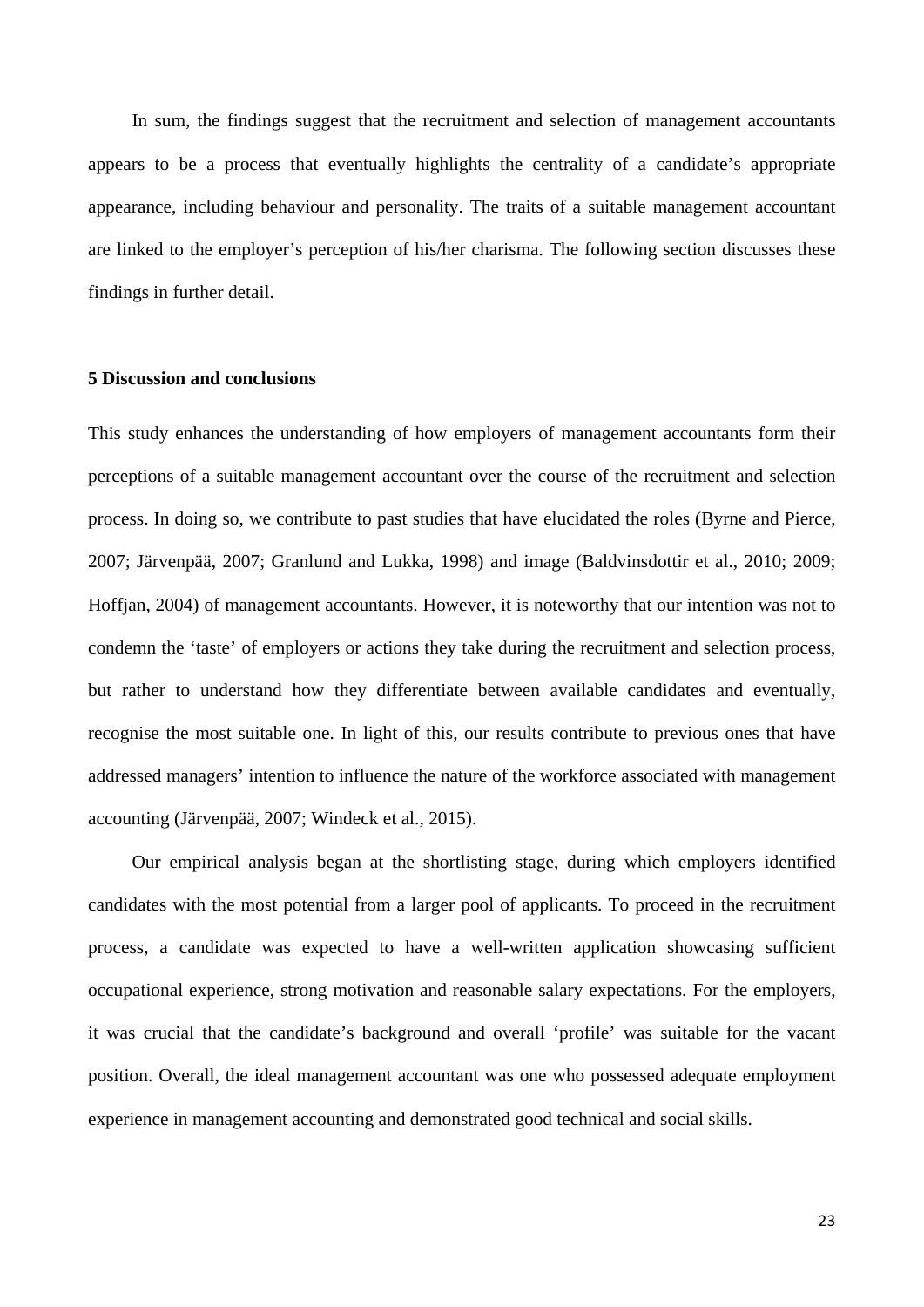Interviewees acknowledged that the characteristics of a management accountant were easier to articulate in the early stages of the process and became more difficult to evaluate as the process continued. In fact, few candidates seemed to fit the predetermined requirements set at the beginning of the process. As our analysis progressed, we began to understand the reasoning through which some candidates were deemed suitable by employers.

Characteristics that eventually contributed to acquiring the job were defined at the later stages of the recruitment process, when successful interview performance was considered highly important. In the overtly social context of recruitment, technical skills and abilities were increasingly perceived as 'taken for granted' and instead, employers focused on evaluating candidates' appearance and overall credibility. As a result, employers seemed to appreciate candidates who were able to demonstrate outstanding soft skills and personal qualities surrounding the pursuit of management accounting. Our findings suggest that the recruitment and selection procedures produced understandings of a suitable management accountant; that is, an individual who displayed a social, dynamic and appealing appearance and personality. In other words, a management accountant was expected to be a sociable and relaxed person who felt comfortable in social situations. In an employment interview, a candidate was expected to be active and maintain meaningful conversations that disguised the formal character of the interview. Innovative or incisive responses were often accepted if it appropriately demonstrated a candidate's occupational orientation.

Management accountants were also required to exhibit energetic and straightforward behaviours. Through their apparent dynamism, they were expected to partake in the development of practices and processes related to management accounting. In an interview, a candidate needed to answer questions fluently and adopt a 'correct' approach. Overly wary or slow answers were often deemed signs of lacking dynamism. Finally, a suitable management accountant was seen as an appealing person who demonstrated a confident, reassuring and competent appearance that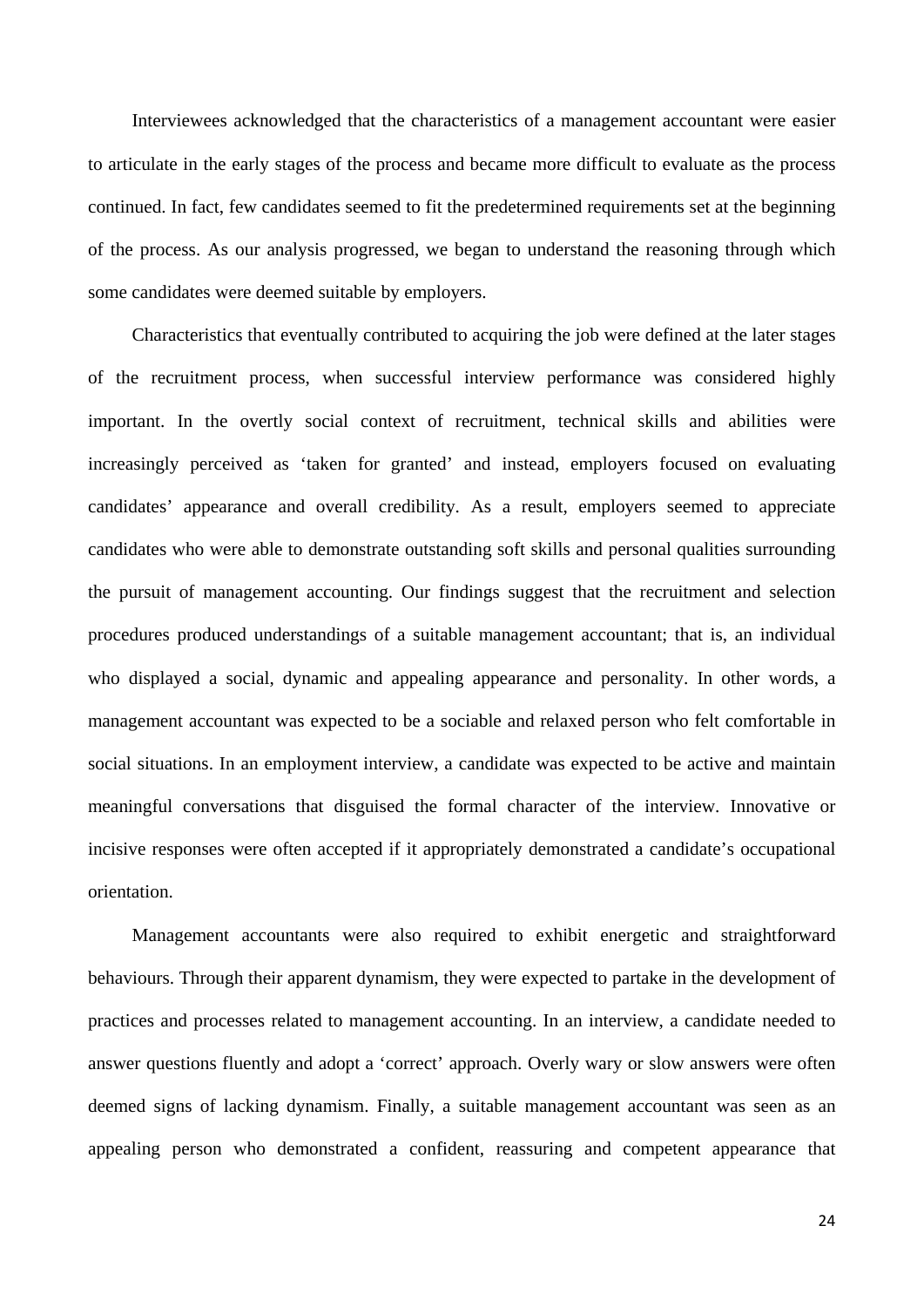indicated his/her credibility. Management accounting is considered as such an impactful position that it requires effective communication and interaction skills.

These findings contribute to and extend the existing research on management accounting in the following ways. First, this study enhances the understanding of managerial intentions to influence the nature of the management accounting workforce. It has been argued that businessoriented language and introduction of accounting- and management-related concepts serve as important vehicles for managers to modify existing management accounting practices in an organisation (Windeck et al., 2015; Järvenpää, 2007). Adding to these findings, the present study suggests that in the context of recruitment, employers perceive the personal qualities of management accountants as primary resources through which they can contribute to an organisation's management process. This finding can be partly explained by the fact that candidates who move to the final stages of a recruitment process are those considered to possess sufficient technical skills in management accounting. Consequently, even if the maintenance and development of management accounting systems are considered to form the central occupational core of management accountants (Järvenpää, 2007), in the context of recruitment, social aspects seem to play a more important role than technical ones.

Second, this study extends existing studies addressing the characteristics or image of contemporary management accountants. Our findings add to those of Byrne and Pierce (2007) by suggesting that recruitment and selection procedures, which underline the appropriate appearance of a management accounting candidate, may facilitate the observed characteristics and orientation suggested for contemporary management accountants. Consistent with Byrne and Pierce (2007) and Granlund and Lukka's (1998) findings, management accountants' tasks seem to require a wide range of personal skills and qualities. To contribute to these studies, our findings emphasise the centrality of appropriate appearance as the key determinant of a suitable management accountant,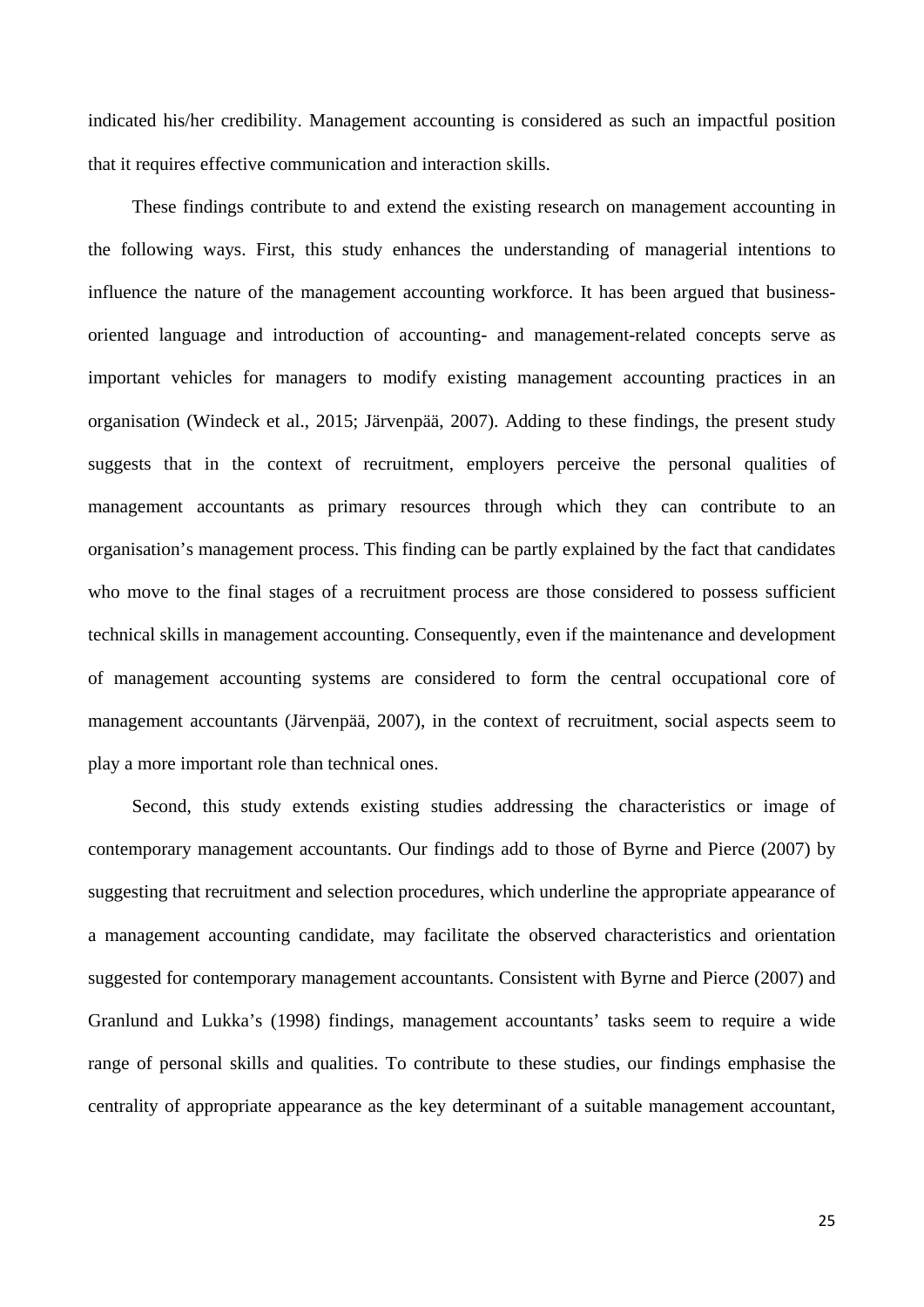which can be perceived as a unique ensemble of individual qualities rather than a combination of different skills.

It can be argued that employers in the field of management accounting are particularly seeking individuals who can be perceived as sociable, dynamic and appealing. These traits, which eventually determine a management accountant suitable, can be paralleled by the notion of charisma (Bryman, 1992). Being a sociable person illustrates that a suitable management accountant is an inspiring and incisive orator who is able to choose his/her words and expressions appropriately and create a meaningful connection with the audience in different social encounters (Bass, 1988, p. 49). Dynamism as a trait demonstrates the importance of straightforward, energetic and assertive behaviour (Bryman, 1992, p. 48). Through apparent dynamism, a management accountant is able to form and articulate an insightful vision, which is in line with the hopes and desires of the audience (Bass, 1988, p. 48). Appeal as an attribute refers to behaviour through which a management accountant is able to captivate and impress the audience (Bryman, 1992, p. 49). An appealing management accountant is endowed with self-confidence, through which he/she can persuade the audience to realise his/her exceptional skills and qualities (Bass, 1988, p. 47). From an employer's perspective, susceptibility to charismatic tokens is understandable because in the recruitment and selection process, employers find themselves in a challenging situation until the right charismatic candidate meets their 'needs' (Bass, 1988, p. 40).

In line with Baldvinsdottir et al.'s (2010; 2009) findings in the context of software advertisements, social practices that are part of recruitment underscore the dynamic and personcentred nature of the job. Since employers increasingly make selection decisions on the basis of how impressed they feel during interviews, a candidate's social finesse and polish are linked to considerations of his/her competence. However, this expected image may create considerable challenges for certain candidates.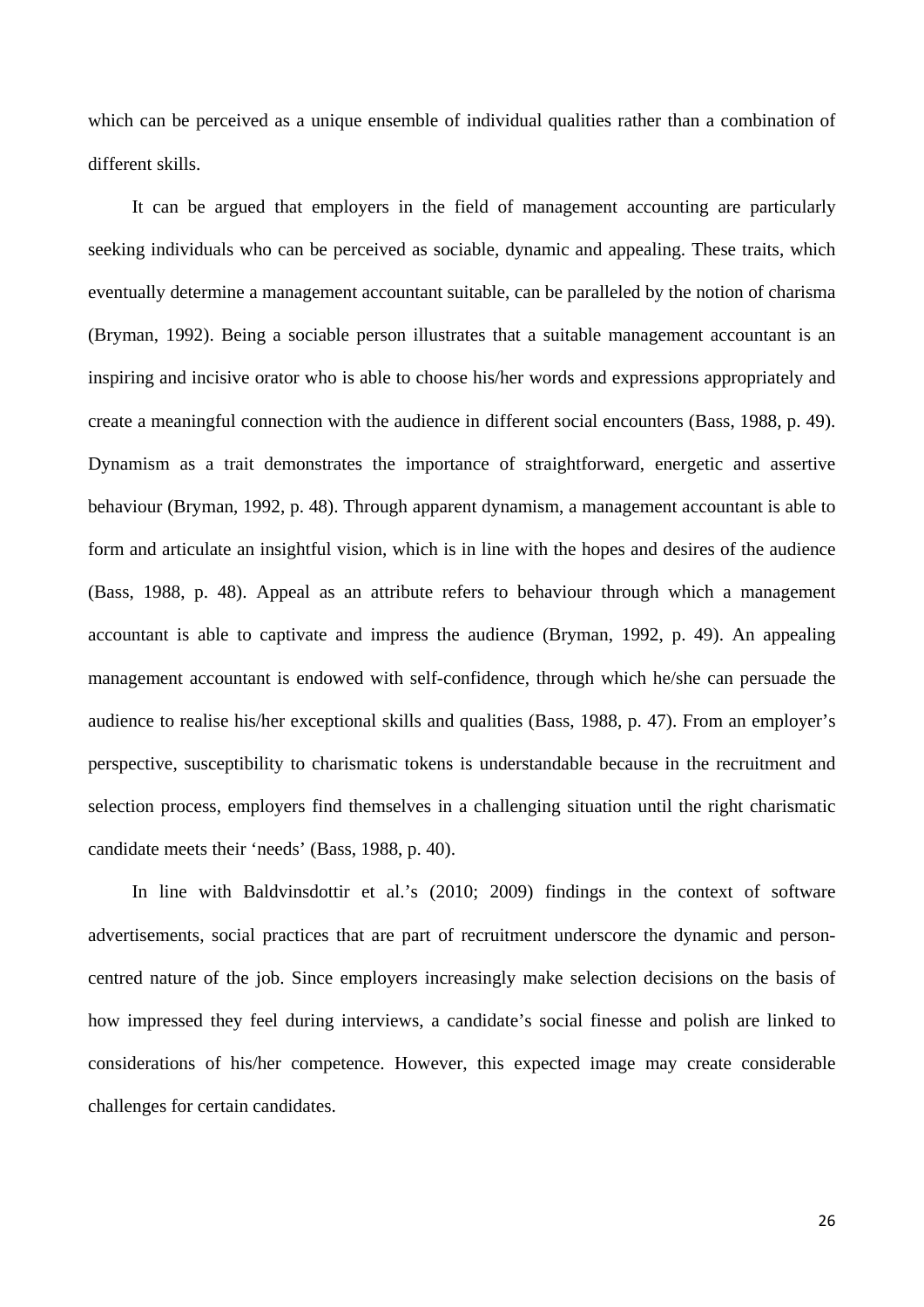Our findings suggest that a management accountant is expected to display extrovert behaviour because the recruitment procedure emphasises communication and interaction, thus filtering out those applicants who do not fit the employers' expectations. Even if the traditional image of management accountants is of someone who is 'meticulous' or 'bland' (Hoffjan, 2004), our findings suggest that employers generally have a low level of tolerance for such candidates. Nevertheless, the traditional image of an accountant as a 'bean counter' has not been entirely relegated to the past. Informants reported that not all candidates were in line with the suggested image of contemporary management accountants. As a result, unsuccessful candidates are often considered to reflect the features of traditional bean counters in their behaviour. Thus, one can be sufficiently competent in management accounting but the definitive relevance of this competence depends on the candidate's ability to highlight it with appropriate forms.

Finally, this study is subject to certain limitations. We did not interview the candidates or stand in on the employment interviews. Since recruitment processes are sensitive, different factors may affect recruiters' selection decisions. Thus, it is noteworthy that this study's interpretations are based on reported accounts and opinions. Further research could employ the research design of a single case study to extend this explorative analysis.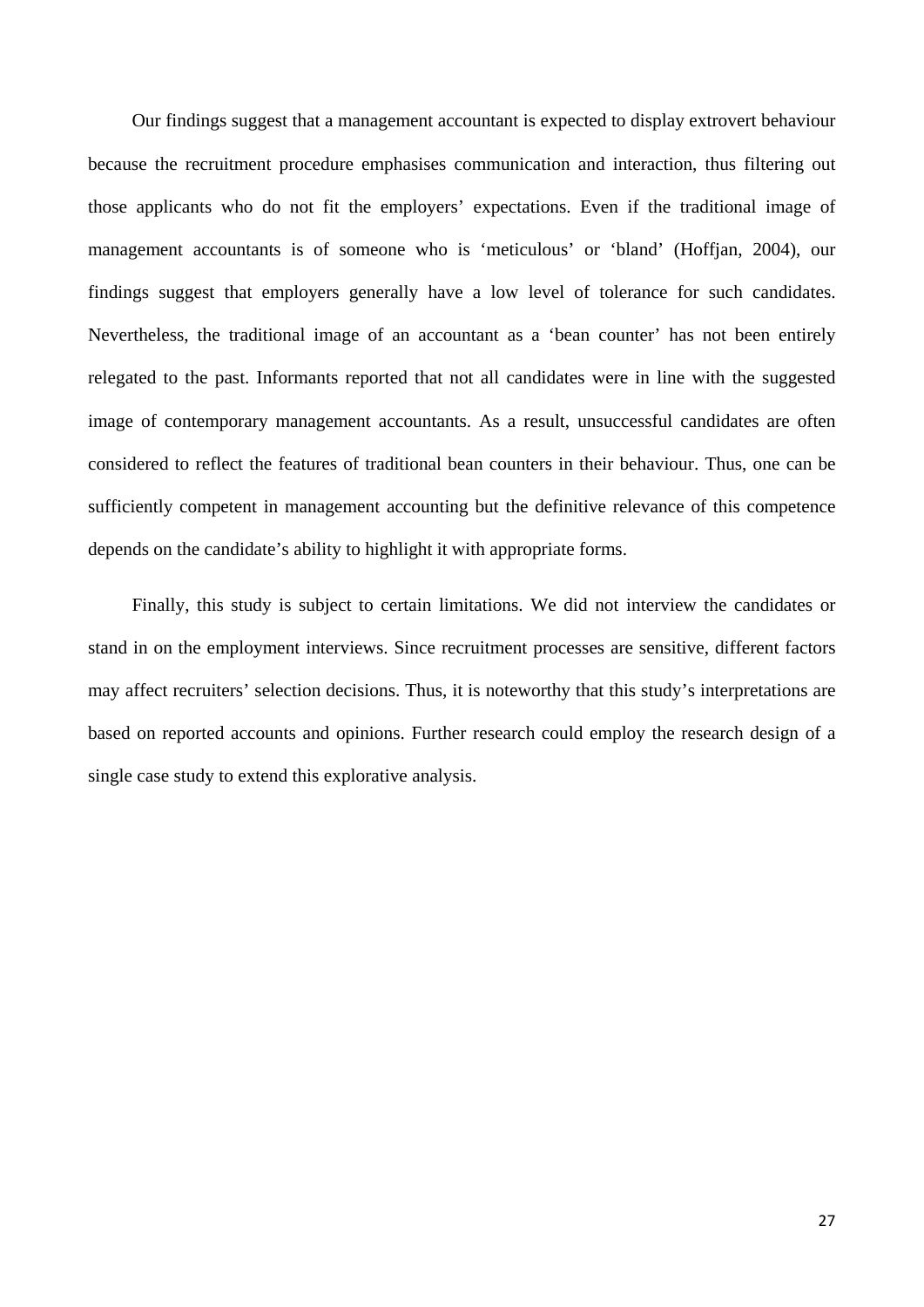# **Appendix 1**

Vacant positions, tasks and requirements in job advertisements

| Organisation            | <b>Vacant position</b>        | <b>Tasks</b>                                                                                                                                                                                                                                                                                                                                                                                                                                                                                                           | <b>Requirements</b>                                                                                                                                                                                                                                                                                                                                                                                                                                                                                                                                                                                                                                                                                                       |
|-------------------------|-------------------------------|------------------------------------------------------------------------------------------------------------------------------------------------------------------------------------------------------------------------------------------------------------------------------------------------------------------------------------------------------------------------------------------------------------------------------------------------------------------------------------------------------------------------|---------------------------------------------------------------------------------------------------------------------------------------------------------------------------------------------------------------------------------------------------------------------------------------------------------------------------------------------------------------------------------------------------------------------------------------------------------------------------------------------------------------------------------------------------------------------------------------------------------------------------------------------------------------------------------------------------------------------------|
| Hospital                | Controller                    | Management accounting; financial<br>accounting; coordinating and participating<br>in the preparation of plans of action,<br>budgets and annual reports; reporting;<br>coordinating of cost accounting;<br>management; director of accounting team;<br>acting as a deputy of finance director                                                                                                                                                                                                                           | Master's degree in accounting;<br>work experience in the field of<br>operations; strong knowledge of<br>financial and management<br>accounting; favourable towards<br>development; good co-operation,<br>interaction and communication skills                                                                                                                                                                                                                                                                                                                                                                                                                                                                             |
| Municipality            | Controller                    | Controlling the municipality's production;<br>controlling financial accounting;<br>controlling group accounting; developing<br>and coordinating reports for top<br>management; controlling development of<br>processing system for accounting<br>information; other economic expertise and<br>development tasks                                                                                                                                                                                                        | Master's degree; good financial and<br>management accounting skills;<br>experience with financial reporting<br>and demanding tasks requiring<br>economic expertise; interest and<br>orientation in developing budgeting;<br>skills in information-processing<br>systems; good literal and verbal<br>presentation skills; independent<br>approach to the job; good<br>collaboration skills                                                                                                                                                                                                                                                                                                                                 |
| Forest Industry Company | Accountant                    | Management accounting- and financial<br>accounting-related tasks, including<br>generating and analysing reports and<br>calculations; participating in process and<br>tool development projects; ensuring<br>compliance with defined internal controls<br>and statutory requirements in responsible<br>areas; actively participating in the service<br>team and finding solutions through<br>analyses and cooperation with<br>stakeholders; acting as a key point of<br>contact for defined stakeholders in the<br>firm | A bachelor's degree or equal<br>qualification in finance, at minimum;<br>minimum of 3 years of work<br>experience in accounting and<br>reporting responsibilities in a global<br>environment; fluency in English and<br>at least one of the main European<br>languages (written and spoken);<br>good knowledge of statutes;<br>financial and management accounts,<br>preparations and tools (SAP R/3 and<br>HFM); understanding of general<br>ledger and internal reporting<br>processes; solution-oriented and<br>problem-solving mindset; analytical<br>skills; strong teamwork skills;<br>collaboration and presentation skills;<br>positive attitude and flexibility;<br>ability to work in a changing<br>environment |
| Bank A                  | <b>Business</b><br>Controller | Maintaining, developing and reporting of<br>profitability calculations; budgeting;<br>participating in capital budgeting<br>processes; diverse management accounting<br>tasks and development projects; routine<br>system maintenance tasks and reporting                                                                                                                                                                                                                                                              | Master's degree in business;<br>good social skills; minimum of 3-4<br>years of diverse work experience in<br>management accounting; knowledge<br>of both financial and management<br>accounting; experience using<br>budgeting and scenario systems and<br>in project work; readiness to develop<br>operations and systems; readiness to<br>complete routine maintenance and<br>reporting tasks; Microsoft Office<br>and, especially, Excel skills;<br>experience with banking businesses,<br>SAS and SAP (as an advantage)                                                                                                                                                                                               |
| Bank B                  | <b>Business</b><br>Controller | Financial and management accounting;<br>reporting to the bank's management and<br>board; supporting operational<br>development; controlling balance sheets;<br>budgeting; bringing financial perspective                                                                                                                                                                                                                                                                                                               | Bachelor's or master's degree;<br>suitable work experience; initiative;<br>analytical skills; understanding of<br>business through numbers; good<br>interaction and presentation skills                                                                                                                                                                                                                                                                                                                                                                                                                                                                                                                                   |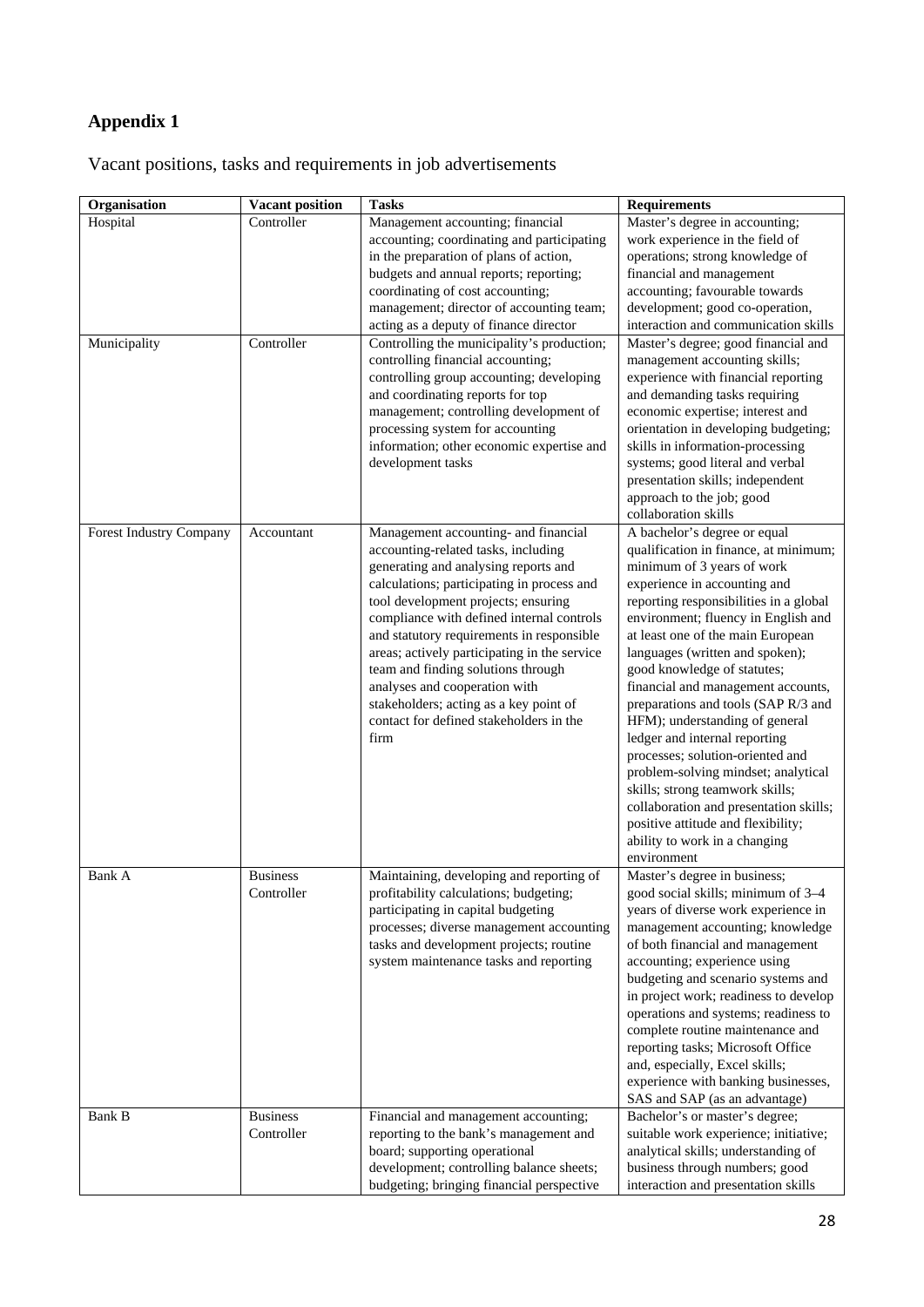|                                    |            | to business meetings with in management                                                                                                                                                                                                                                                                        |                                                                                                                                                                                                                                                                                                                                                                                     |
|------------------------------------|------------|----------------------------------------------------------------------------------------------------------------------------------------------------------------------------------------------------------------------------------------------------------------------------------------------------------------|-------------------------------------------------------------------------------------------------------------------------------------------------------------------------------------------------------------------------------------------------------------------------------------------------------------------------------------------------------------------------------------|
|                                    |            | team                                                                                                                                                                                                                                                                                                           |                                                                                                                                                                                                                                                                                                                                                                                     |
| <b>Power Production</b><br>Company | Controller | Working in a controller team responsible<br>for producing and analysing financial<br>information and compiling scenarios and<br>strategic business plans; setting and<br>monitoring objectives; being involved in<br>different development projects; working in                                                | Master's degree in business;<br>knowledge of financial<br>administration; strong and diverse<br>experience; strong IT skills<br>(especially with application and<br>database software and SAP); self-                                                                                                                                                                               |
|                                    |            | the management teams of business units<br>for which the controller is responsible                                                                                                                                                                                                                              | directed, determined and<br>constructive development skills;<br>skills to analyse business at the<br>strategic level                                                                                                                                                                                                                                                                |
| Engineering Firm A                 | Controller | Reporting consolidated profits; compiling<br>parent company's reports; controlling<br>project incomes; ad hoc reporting;<br>controlling and compiling budgeting and<br>scenario processes; developing economic<br>prospects; answering for cost accounting;<br>pricing and training of invoice entry<br>system | Master's or bachelor's degree in<br>accounting; some years of<br>experience with varied management<br>accounting tasks; knowledge of<br>consolidated corporation accounting;<br>analytical skills; problem-solving<br>skills; creativity; knowledge of<br>Excel and Talgraf; courage and<br>determination to promote<br>development projects; virility and<br>ability to co-operate |
| Engineering Firm B                 | Controller | Completing the group company's<br>bookkeeping; engaging in cost accounting,<br>management and financial reporting;<br>working as a member of the financial team                                                                                                                                                | Master's degree in accounting;<br>experience with similar tasks; skilled<br>in preparing financial statements and<br>calculating remuneration; initiative;<br>responsibility; self-reliance; ability<br>to control many simultaneous<br>scheduled tasks; good interaction<br>skills; good IT abilities; good<br>language skills                                                     |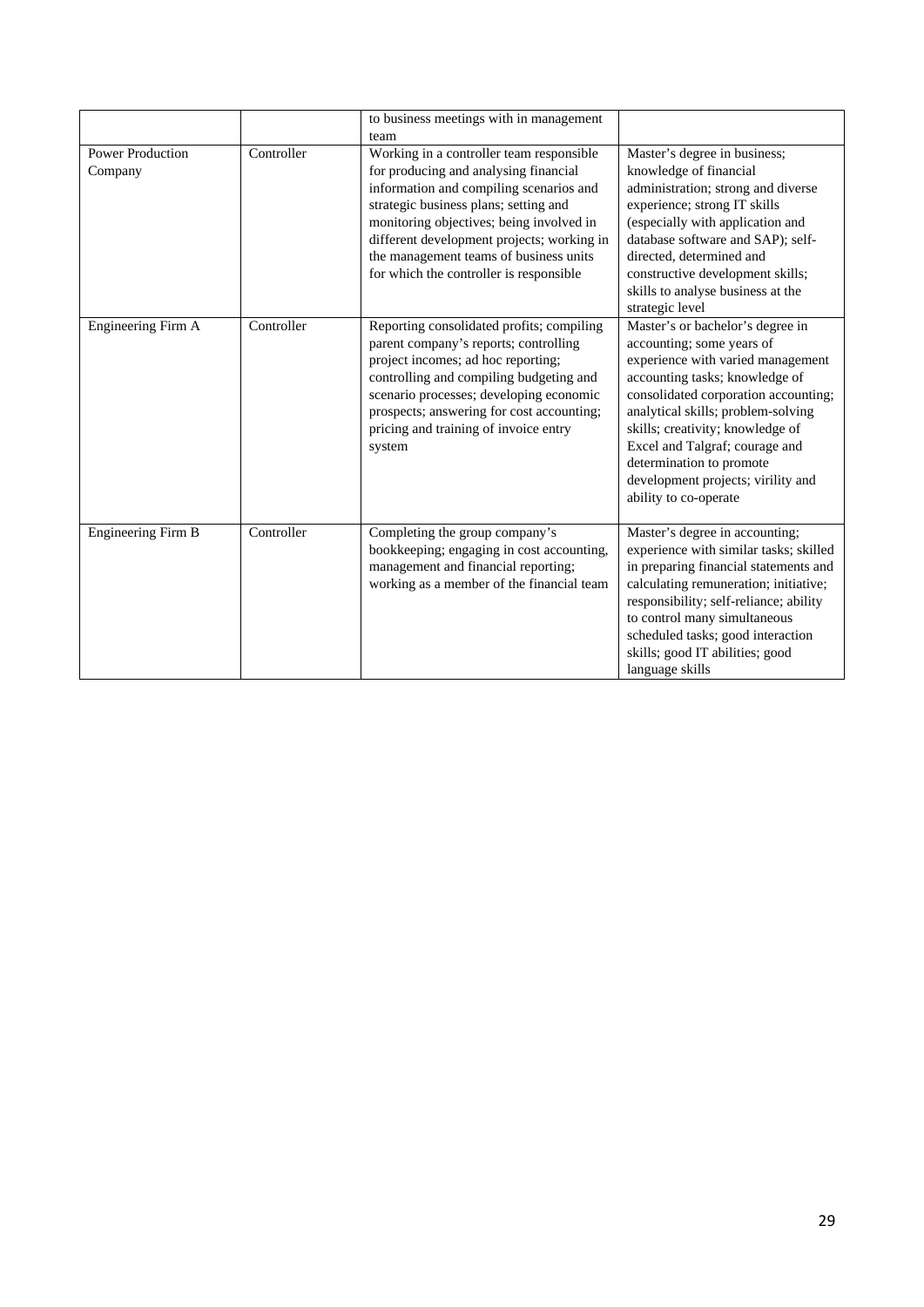## **Appendix 2**

| Recruiter                      | Education                       | Organisation         | Interview |
|--------------------------------|---------------------------------|----------------------|-----------|
|                                |                                 |                      | round     |
| <b>CFO</b>                     | Municipal degree                | Municipality         | 1, 2      |
| Controller $11$                | M.Sc. (Administration)          |                      |           |
| Controller $21$                | M.Sc. (Business Administration) |                      |           |
| <b>CFO</b>                     | M.Sc. (Business Administration) | production<br>Power  | 1, 2      |
|                                |                                 | firm                 |           |
| <b>CFO</b>                     | M.Sc. (Business Administration) | Engineering firm A   | 1, 2      |
| Group Controller               | M.Sc. (Business Administration) | Bank A               | 1, 2      |
| <b>CFO</b>                     | M.Sc.                           | Hospital             | 1, 2      |
| Senior Controller <sup>2</sup> | M.Sc. (Business Administration) |                      |           |
| <b>CFO</b>                     | M.Sc. (Economics)               | Engineering firm B   |           |
| Site Manager $3$               | M.Sc. (Business Administration) | industry<br>Forestry |           |
| <b>Team Manager</b>            | M.Sc. (Business Administration) | firm                 | 2         |
| <b>CEO</b>                     | M.Sc. (Business Administration) | <b>Bank B</b>        | 1, 2      |

Summary of interviewees

 $1$  Controllers 1 and 2 would be colleagues with the newcomer and participated in the first interview with the CFO.

<sup>2</sup> The Senior Controller previously held the position.

<sup>3</sup> The Site Manager was a superior to the team manager in charge of recruitment.

## **Appendix 3.**

Excerpts from the Interview Guides

Interview 1 (conducted before the job interviews)

- 1. Background information on the person in charge of the on-going recruitment (e.g., education, career, responsibilities, track record in recruitment)
- 2. Description of the organisation's recruitment process and on-going recruitment process
- 3. Description of the management accountant vacancy (job description)
- 4. Description of the qualities considered necessary for a management accountant (e.g., education, work experience, expertise, and personal attributes)
- 5. Description of reasoning behind selection of applicants for the job interviews

Interview 2 (conducted after the job interviews)

- 1. Description of applicants being interviewed and their interview performance
- 2. Description of reasoning behind selection decision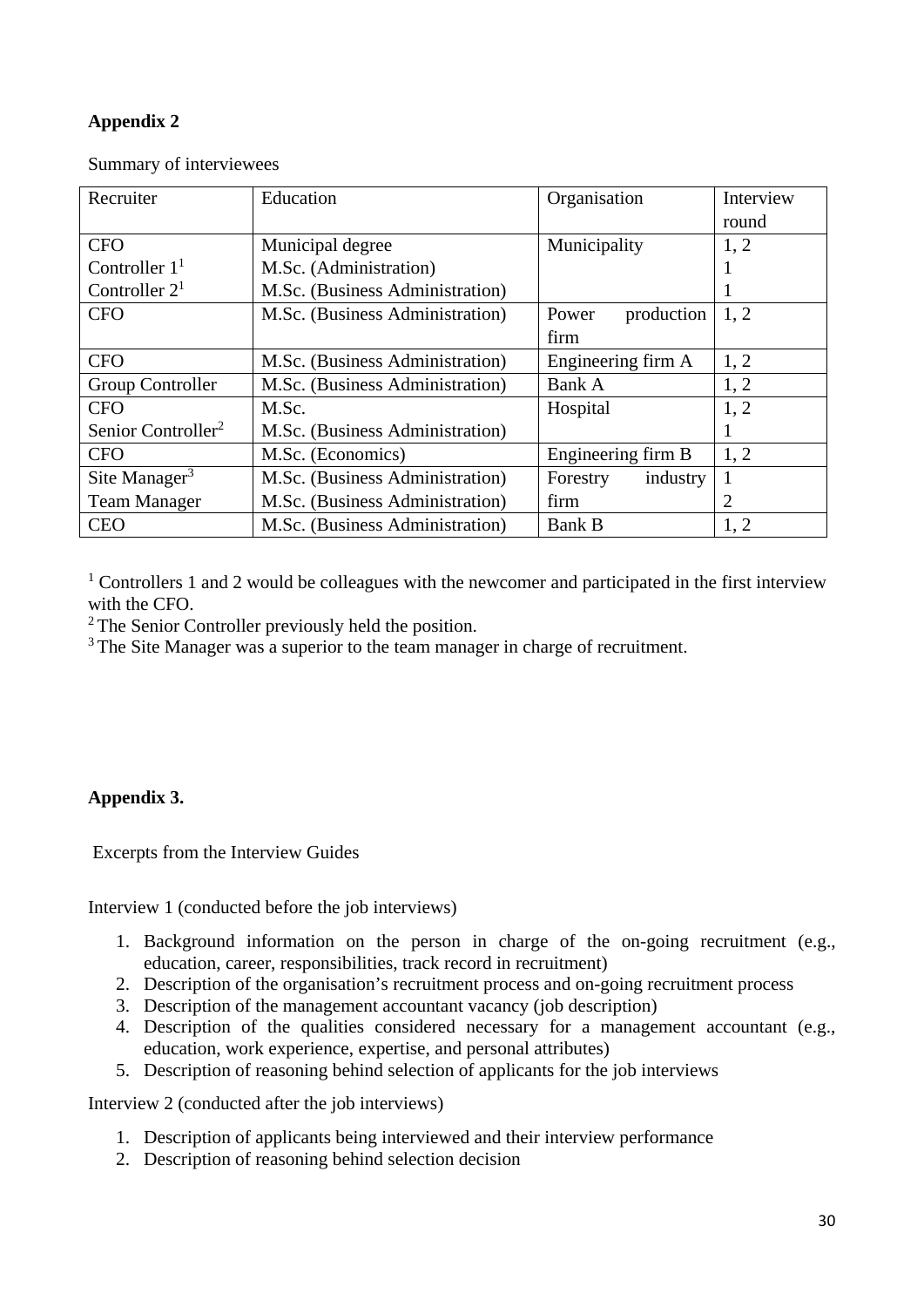## **References**

- Abernethy, M. A. and Brownell, P. (1997), "Management control systems in research and development organizations: The role of accounting, behavior and personnel controls", *Accounting, Organizations and Society,*Vol. 22 No.3–4, pp 233–248.
- Ahrens, T., and Chapman, C. S. (2000), "Occupational identity of management accountants in Britain and Germany", *European Accounting Review*, Vol. 9 No.4, pp. 477–498.
- Baldvinsdottir, G., Burns, J., Nørreklit, H., and Scapens, R. W. (2009), "The image of accountants: From bean counters to extreme accountants", *Accounting, Auditing & Accountability Journal*, Vol. 22 No. 6, pp. 858–882.
- Baldvinsdottir, G., Burns, J., Nørreklit, H., and Scapens, R. W. (2010), "Professional accounting media: Accountants handing over control to the system", *Qualitative Research in Accounting & Management*, Vol. 7 No. 3, pp. 395–414.
- Bass, B. M. (1988), "Evolving perspectives on charismatic leadership", ", in Conger, J. A., Kanungo, R. N. and associates (Eds.), *Charismatic leadership*, Jossey-Bass, San Francisco, pp. 40–77.
- Berger, P.L and Luckmann, T. (1967), *The social construction of reality: a treatise in the sociology of knowledge*, Penguin, Harmondsworth.
- Bryman, A. (1992), *Charisma and leadership in organizations*, Sage Publications, London.
- Burns, J. and Baldvinsdottir, G. (2007), "The changing role of management accountants", in Hopper, T., Northcott, D. and Scapens, R. W. (Eds), *Issues in Management Accounting*, Pearson Education, Harlow, pp. 117–132.
- Burr, V. (2015), *Social Constructionism*, Third edition, Routledge.
- Byrne, S., and Pierce, B. (2007), "Towards a more comprehensive understanding of the roles of management accountants", *European Accounting Review*, Vol. 16 No. 3, pp. 469–498.
- Conger, J. A. (1988), "Theoretical foundations of charismatic leadership", in Conger, J. A., Kanungo, R. N. and associates (Eds.), *Charismatic leadership*, Jossey-Bass, San Francisco, pp. 12–39.
- Conger, J. A. and Kanungo, R. N. (1987), "Toward a behavioral theory of charismatic leadership in organizational settings", *Academy of Management Review*, Vol. 12 No. 4, pp. 637–647.
- Conger, J. A and Kanungo, R. N. (1988), *Charismatic leadership: the elusive factor in organizational effectiveness*, Jossey-Bass, San Francisco.
- Cooper, C., and Taylor, P. (2000), From Taylorism to Mrs Taylor: The Transformation of The Accounting Craft, *Accounting, Organizations and Society*, Vol. 25 No. 6, pp. 555–578.
- Friedman, A. L., and Lyne, S. R. (1997), "Activity-based techniques and the death of the beancounter", European *Accounting Review*, Vol. 6 No. 1, pp 19–44.
- Friedman, A. L., and Lyne, S. R. (2001), "The beancounter stereotype: Towards a general model of stereotype generation", *Critical Perspectives on Accounting*, Vol. 12 No. 4, pp. 423–451.
- Granlund, M. and Lukka, K. (1997), "From bean-counters to change agents: the Finnish management accounting culture in transition, *The Finnish Journal of Business Economics*, Vol. 46 No. 3, pp. 213–255.
- Granlund, M., and Lukka, K. (1998), "Towards increasing business orientation: Finnish management accountants in a changing cultural context", *Management Accounting Research*, Vol. 9 No. 2, pp. 185–211.
- Hiller, K., Mahlendorf, M. D. and Weber, J. (2014), "Management accountants' occupational prestige within the company: a social identity theory perspective", *European Accounting Review*, Vol. 23 No. 4, pp. 671–691.